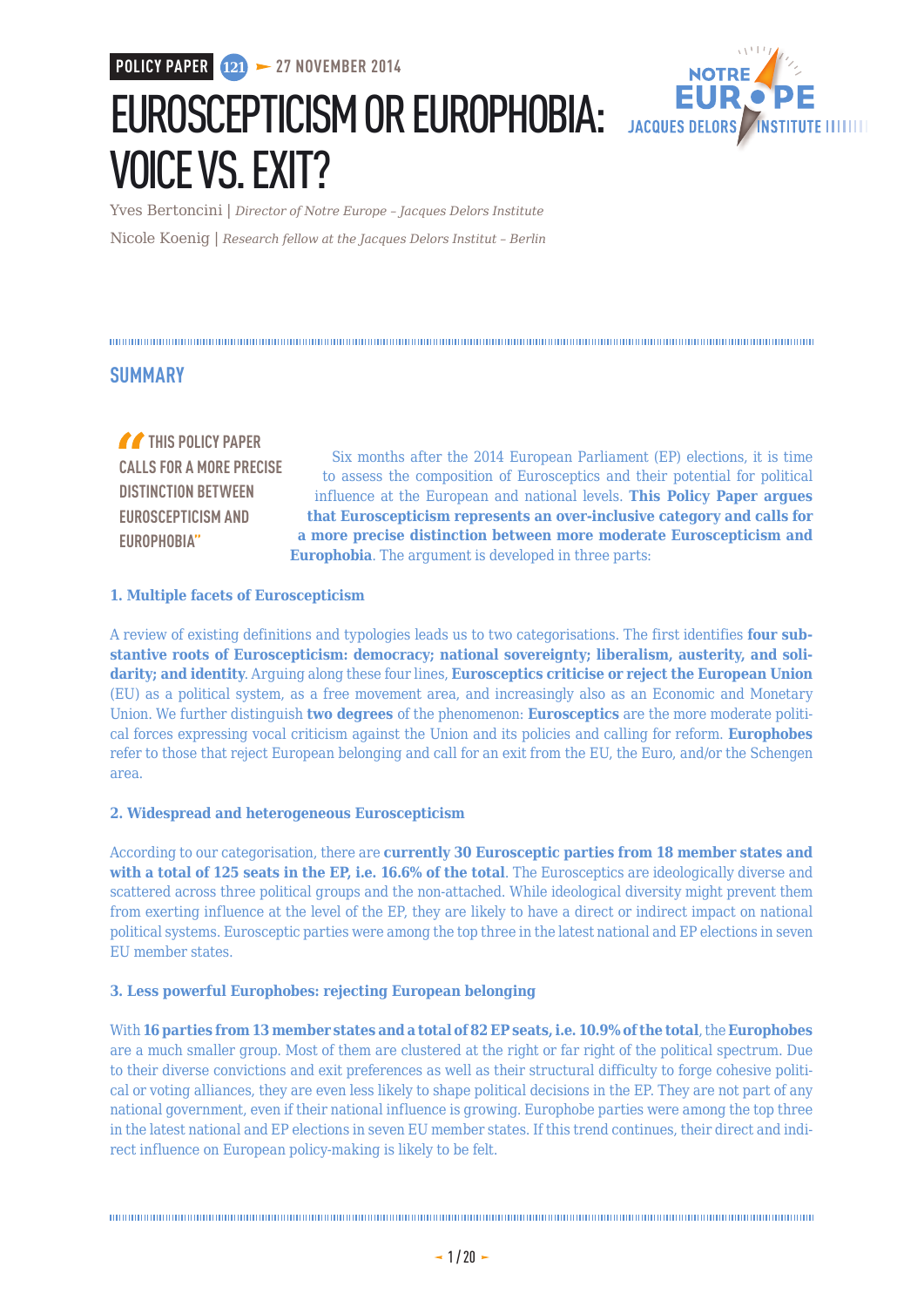## **TABLE OF CONTENTS**

| <b>INTRODUCTION: THE EUROSCEPTIC RISE</b>                 | 3  |
|-----------------------------------------------------------|----|
| 1. Multiple facets of Euroscepticism                      | 4  |
| 1.1. The intersection of Euroscepticism and populism      | 4  |
| 1.2. Four core roots of Euroscepticism                    | 5  |
| 1.3. Euroscepticism or Europhobia?                        | 6  |
| 2. Widespread and heterogeneous Euroscepticism            | 8  |
| 2.1. A large group with fuzzy boundaries                  | 8  |
| 2.2. Ideologically diverse                                | 9  |
| 2.3. No sharp increase in national influence              | 12 |
| 3. Less powerful Europhobes: rejecting European belonging | 13 |
| 3.1. Diverse exit options                                 | 13 |
| 3.2. A smaller and extremer group                         | 14 |
| 3.3. Growing national influence                           | 16 |
| CONCLUSION                                                | 18 |
| <b>REFERENCES</b>                                         | 19 |
| ON THE SAME THEMES                                        | 20 |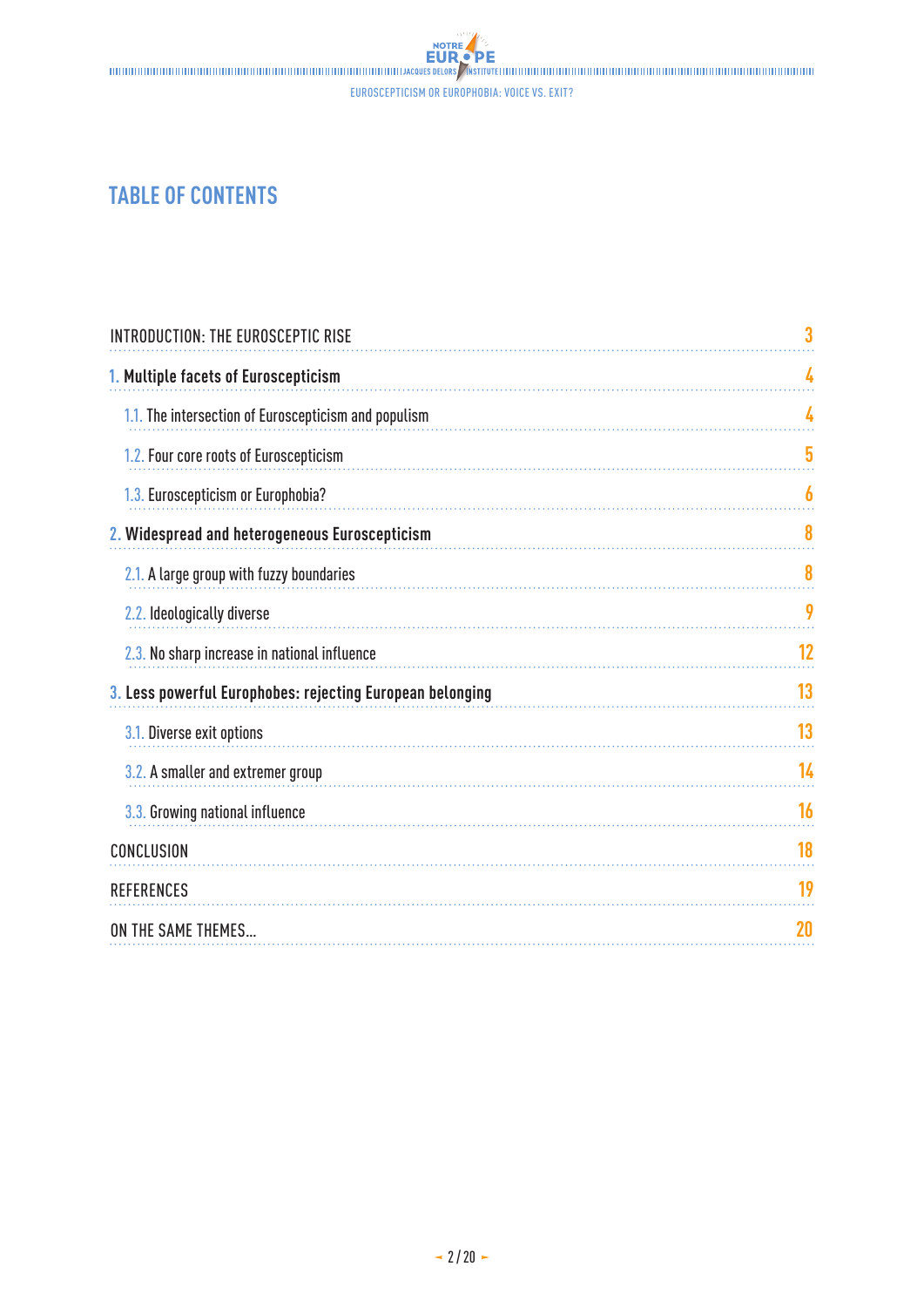### <span id="page-2-0"></span>**INTRODUCTION: THE EUROSCEPTIC RISE**

n the wake of the European Parliament (EP) elections in May 2014, media and policy analysts reported that a 'Eurosceptic earthquake' rocked the continent<sup>1</sup>. As some put it, the Union faced a sweeping "enemy invasion" by the populist far-right, riding high on a "wave of discontent" and triggering a deep crisis of European democracy<sup>2</sup>. I

Indeed, the expression of popular discontent in the EP elections was unprecedented. The Eurosceptic United Kingdom Independence Party (UKIP) came first in Great Britain as did the French far-right party National Front. Italy's populist newcomer, the Five Star Movement, secured a fifth of the votes and came second. Even in Germany, a country traditionally characterised by a solid pro-European consensus, the new Eurosceptic party – the Alternative for Germany – received over 7% of the votes.

Since then, Eurosceptic successes have also been replicated at the regional or local levels. To mention only one example, the Alternative for Germany won around 10% of the votes in all three 2014 elections to the *Länder* parliaments. All these political parties have to a large extent built their progression on national and domestic issues, but targeting the EU has also become an integral part of their political strategies and successes.

The year 2014 certainly reminded the end of the so-called 'permissive consensus' on European integration. The 'European question' has irrevocably entered the terrain of party political contestation, including by extremist parties. The economic downturn resulting from the economic and financial crisis that started in 2007 has eroded one of the core foundations of public support to the European project, namely the promise that the Union generates economic prosperity<sup>3</sup>. The crises have substantially increased the salience of the European dimension in public debates, with contradictory denunciations of the absence of solidarity or excesses of austerity, depending on the country or party concerned.

These new political realities should lead us to closely re-examine the various 'resistances' to the European project, going beyond the classical but somewhat simplifying notion of 'Euroscepticism'. This term is indeed often used in an over-inclusive manner that magnifies the actual influence of Eurosceptic parties. While some analysts depict them as an ideologically unified 'camp', a closer look rather conveys the impression of a 'nebulous constellation'.

| <b>PARTIES IN EP</b>   | <b>NUMBER OF SEATS (%)</b> | <b>NUMBER OF PARTIES (%)</b> |
|------------------------|----------------------------|------------------------------|
| Eurosceptic            | $125(16.64\%)$             | $30(16.3\%)$                 |
| Europhobe              | 82 (10.92%)                | 16 (8.67%)                   |
| Other political forces | 544 (72.44%)               | 138 (75%)                    |
| <b>Total</b>           | 751 (100%)                 | 184 (100%)                   |

#### **TABLE 1 Euroscepticism and Europhobia in numbers**

Source: own compilation based on European Parliament elections data.

**<sup>1.</sup>** See for example: BBC, "[Eurosceptic 'earthquake' rocks EU elections"](http://www.bbc.com/news/world-europe-27559714), *News Europe*, 26 May 2014.

**<sup>2.</sup>** Jon Henley, ["The enemy invasion: Brussels braced for influx of Eurosceptics in EU polls](http://www.theguardian.com/world/2014/apr/28/brussels-braced-influx-eurosceptics-parties-european-union-polls)", *The Guardian*, 28 April 2014.

**<sup>3.</sup>** For a pertinent analysis of public opinion data see: Daniel Debomy, ["EU no, euro yes? European public opinions facing the crisis"](http://www.eng.notre-europe.eu/011-15775-EU-no-euro-yes.html), *Policy Paper No. 90*, Notre Europe – Jacques Delors Institute, March 2013.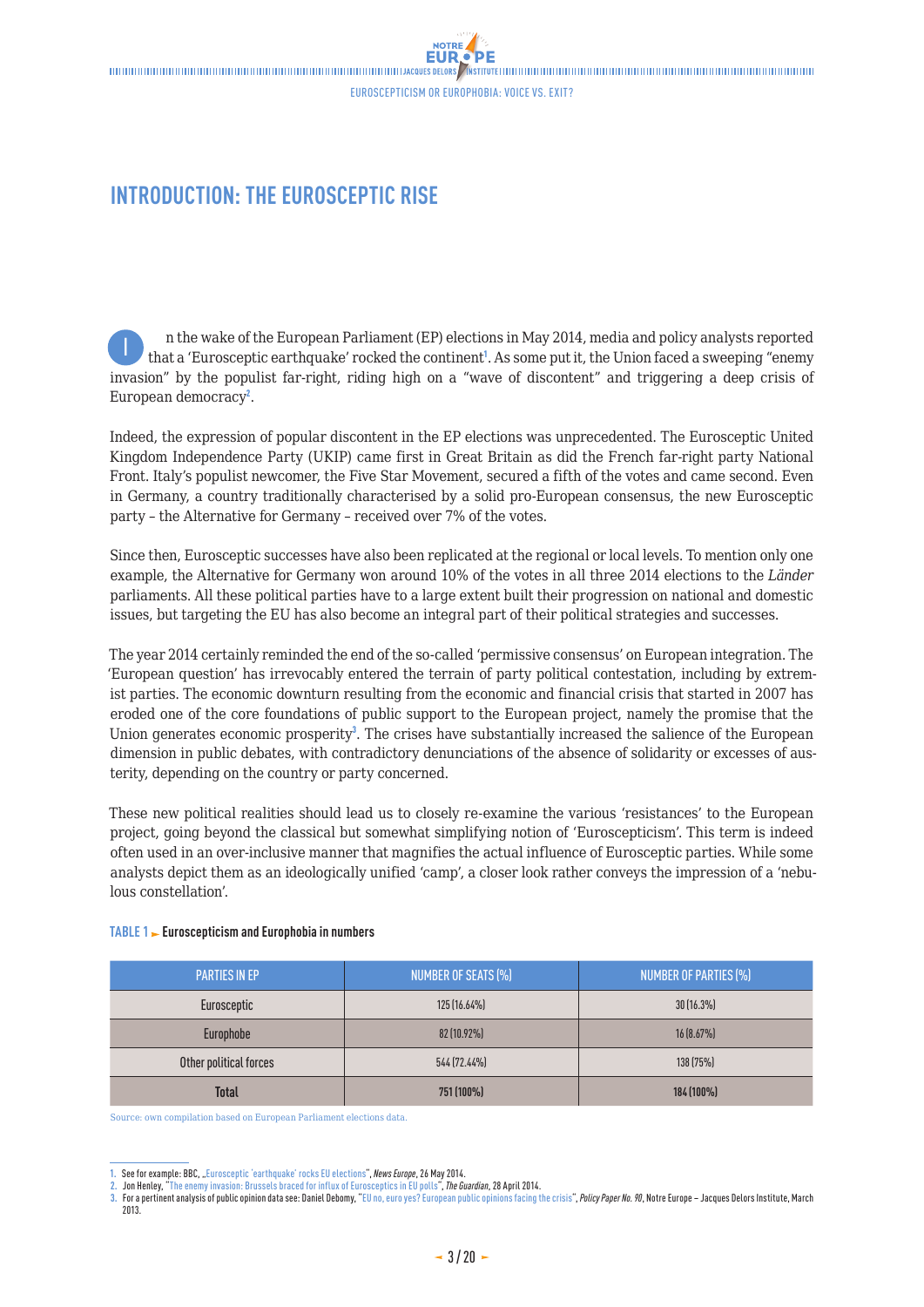**NOTRE** 

<span id="page-3-0"></span>*f* EUROSCEPTICS AND **EUROPHOBES COMBINED NOW HOLD 207 SEATS AND THUS ROUGHLY 28% OF THE EP'S TOTAL SEATS"**

Our analysis shows that Eurosceptics and what we will call "Europhobes" combined now hold 207 seats and thus roughly 28% of the EP's total seats *(see table 1)*. With 82 seats, the Europhobes still represent a clear minority despite recent successes. Overall, we argue that ideological disparities among the Eurosceptics and the Europhobes' lack of political cohesion are likely to limit their actual impact at the European level. However, recent years and months have already given us a glimpse of their potential political impact through national party systems.

## 1. Multiple facets of Euroscepticism

Euroscepticism has become a catch-all term, which is often misused not only by the media but also in academic circles. It is thus important to clarify upfront what we understand by Euroscepticism and how it can be categorised. This part reviews existing definitions and taxonomies and presents the dimensions and criteria we use to analyse and delineate the group of Eurosceptic and Europhobe parties in today's EP.

### **1.1. The intersection of Euroscepticism and populism**

Euroscepticism is commonly defined as "the idea of contingent or qualified opposition, as well as incorporating outright and unqualified opposition to the process of European integration<sup>"4</sup>. The term often appears in conjunction with populism. While the two phenomena intersect, they should be distinguished $5$ .

Populism is a much broader term that is used in the context of national political games and primarily refers to the rejection of an elite or 'political class' in favour of the interests of the people. According to Yves Surel<sup>6</sup>, the examination of 'populist' discourse displays certain constants, revolving "around three fundamental propositions:

- the reminder (…) that all power derives necessarily from the people, a group defined by nationalism or other social criteria (…);
- the idea that institutions and politicians have undermined this ideal by diverting the exercise of power from its first mission, that of respect for the sovereign people, which gives rise to a rhetoric focusing on betrayal by various elites; and
- the desire to restore a previous and/or more legitimate order guaranteeing the sovereignty of the people and their representatives".

On this basis, and considering that analyses of citizens' attitudes vis-à-vis the EU have consistently identified a mass-elites divide<sup>7</sup> or an 'elite-mass opinion incongruence', it is all the less surprising to observe that so-called 'populist' discourses usually reject European integration<sup>8</sup>.

Nevertheless, Euroscepticism should not be understood as a mere sub-category of populism. Eurosceptics are certainly prone to adopt populist positions and ideologies and to use populism as a "rhetorical resource"<sup>9</sup>. It is no coincidence that populism and Euroscepticism concentrate and mingle at the fringes of Europe's party

**<sup>4.</sup>** Paul Taggart, "A Touchstone of Dissent: Euroscepticism in Contemporary Western European Party Systems", *European Journal of Political Research*, vol. 33 no. 3, 1998, p. 366.

**<sup>5.</sup>** Robert Harmsen, "On Understanding the Relationship between Populism and Euroscepticism", *Perspectives on European Politics and Society*, vol. 11 no. 3, 2010.

<sup>6.</sup> Yves Surel, ["The European Union and the challenges of populism](http://www.eng.notre-europe.eu/011-2703-The-European-Union-and-the-challenges-of-populism.html)", *Policy Brief No. 27*, Notre Europe – Jacques Delors Institute, June 2011: 2.<br>7. See for example Céline Teney and Marc Helbling, "How Denationalization D

**<sup>8.</sup>** See in particular Heinrich Best, György Lengyel and Luca Verzichelli, *The Europe of Elites: A Study into the Europeanness of Europe's Political and Economic Elites*, Oxford University Press, 2012.

**<sup>9.</sup>** On this point, see Yves Surel, "[The European Union and the challenge of populism](http://www.eng.notre-europe.eu/011-2703-The-European-Union-and-the-challenges-of-populism.html)", *op. cit*.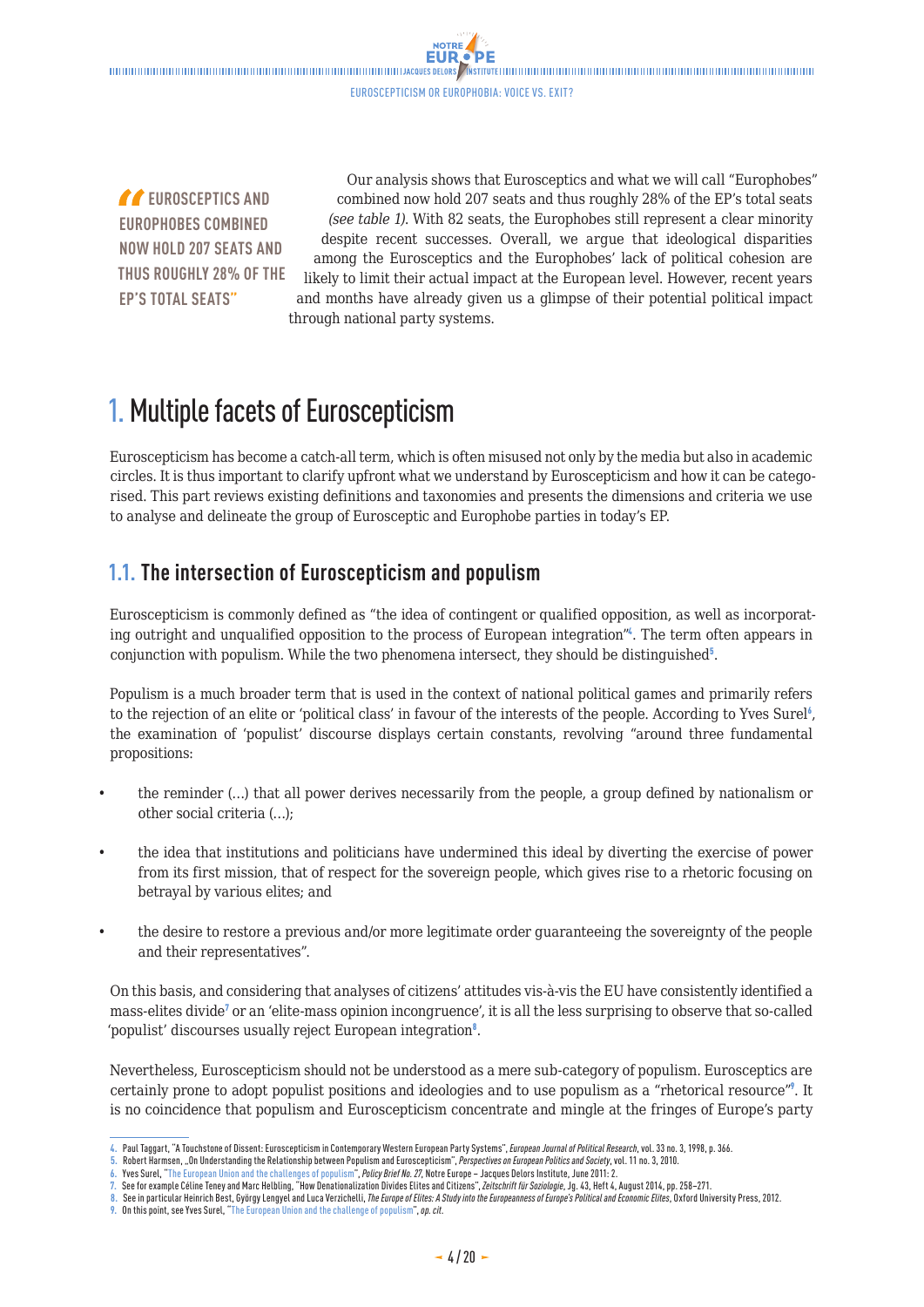<span id="page-4-0"></span> $\blacksquare$ Euroscepticism or Europhobia: voice vs. exit?

NOTRE

systems<sup>10</sup>. Populism and Euroscepticism can also be found among governing parties and ruling elites. But more importantly, promoting criticisms vis-à-vis EU decisions or European integration is part of the natural political game. The origin and nature of such criticisms should thus be carefully examined, while resisting the reflex to group all of them in the overly vague and unified category of 'Euroscepticism'.

### **1.2. Four core roots of Euroscepticism**

The recent growth and diversification of the so-called 'Eurosceptic' forces demands a review of the substantive dimensions underlying Euroscepticism. Substantive dimensions allow us to classify the most common grounds for opposing European integration, institutional aspects, or policies. They are intimately linked to party political ideology. However, the causal relationship between ideology and Euroscepticism is not straightforward apart from the fact that peripheral or radical parties tend to endorse extremer versions of Euroscepticism<sup>11</sup>.

*M* WE DISTINGUISH **FOUR MAIN ROOTS OF EUROSCEPTICISM LINKED TO DEMOCRACY, NATIONAL SOVEREIGNTY, ECONOMY AND NATIONAL IDENTITY"**

On the basis of the analysis of their programmes, we distinguish four main roots of Euroscepticism, while being aware that parties from different ideological camps may adopt cross-cutting positions or manifestos.

The first root of Euroscepticism centres on the issue of democracy. It has a normative connotation as it is chiefly concerned with the EU's democratic and political legitimacy. Criticism is often directed at the Union's democracy deficit and the EU is decried for a lack of transparency in decision-making as well as for

its elitist, inflated, opaque, technocratic, overbearing, and costly bureaucracy. Commonly proposed solutions include more direct democracy or a substantial downsizing of Europe's bureaucracy. Centred on democracy, this dimension easily lends itself to populist ideology or rhetoric<sup>12</sup>.

The second root of Euroscepticism relates to national sovereignty. It is closely linked to the first one but focuses more on the transfer of power between the member states and the EU and views it as a 'loss' of sovereignty rather than a 'pooling and sharing' mechanism. This dimension of Euroscepticism is fed by the 'compliance costs' linked to the implementation of EU laws and rules, under the control of the Commission and the Court of Justice. It is often accompanied by the pledge for a full or partial return of competences and powers to the national level. This dimension has gained importance during the 'sovereign debt crisis' and after the creation of the 'Troika', which symbolised an 'IMF type' relation between Brussels and the countries under programme, based on the conditionality principle. The reform of 'Economic and Monetary Union governance' has also given new impetus to this Eurosceptic dimension.

The third root of Euroscepticism essentially focuses on the economy and has a utilitarian connotation. It can be grouped along the terms liberalism, austerity and solidarity. This Eurosceptic dimension has long been fed by the denunciation of Brussels "free market liberalisation", especially since the entering into force of the Single European Act in the 1980's, which did not only promote liberalisation but also fostered solidarity (especially via the structural funds). It has substantially contributed to the rise and diversification of the Eurosceptics since 2008 and throughout the sovereign debt and euro area crises. On the one hand, new voices have arisen (mostly on the right) opposing financial transfers to crisis-ridden countries. On the other, the radical left views the EU and the euro as amplifier of globalisation subjecting its member states and citizens to neoliberal policies, which engender rising inequality and wage cuts. The EU is also held responsible for the strict austerity course leading to massive unemployment and an erosion of the welfare state. While national governments are also blamed, the EU and its member states are criticised for their lack of solidarity.

**<sup>10.</sup>** Yves Bertoncini, ["European Elections: less abstention, more populism?",](http://www.eng.notre-europe.eu/011-17103-Elections-europeennes-moins-d-abstention-plus-de-populisme.html) *Tribune*, Notre Europe – Jacques Delors Institute, November 2013.

**<sup>11.</sup>** The link between ideology and Euroscepticism is variable as parties can interpret their own ideologies and the EU flexibly. They can adapt these interpretations strategically depending on the contextual and political opportunity structure.

**<sup>12.</sup>** Yves Surel, "[The European Union and the challenge of populism"](http://www.eng.notre-europe.eu/011-2703-The-European-Union-and-the-challenges-of-populism.html), *op. cit*.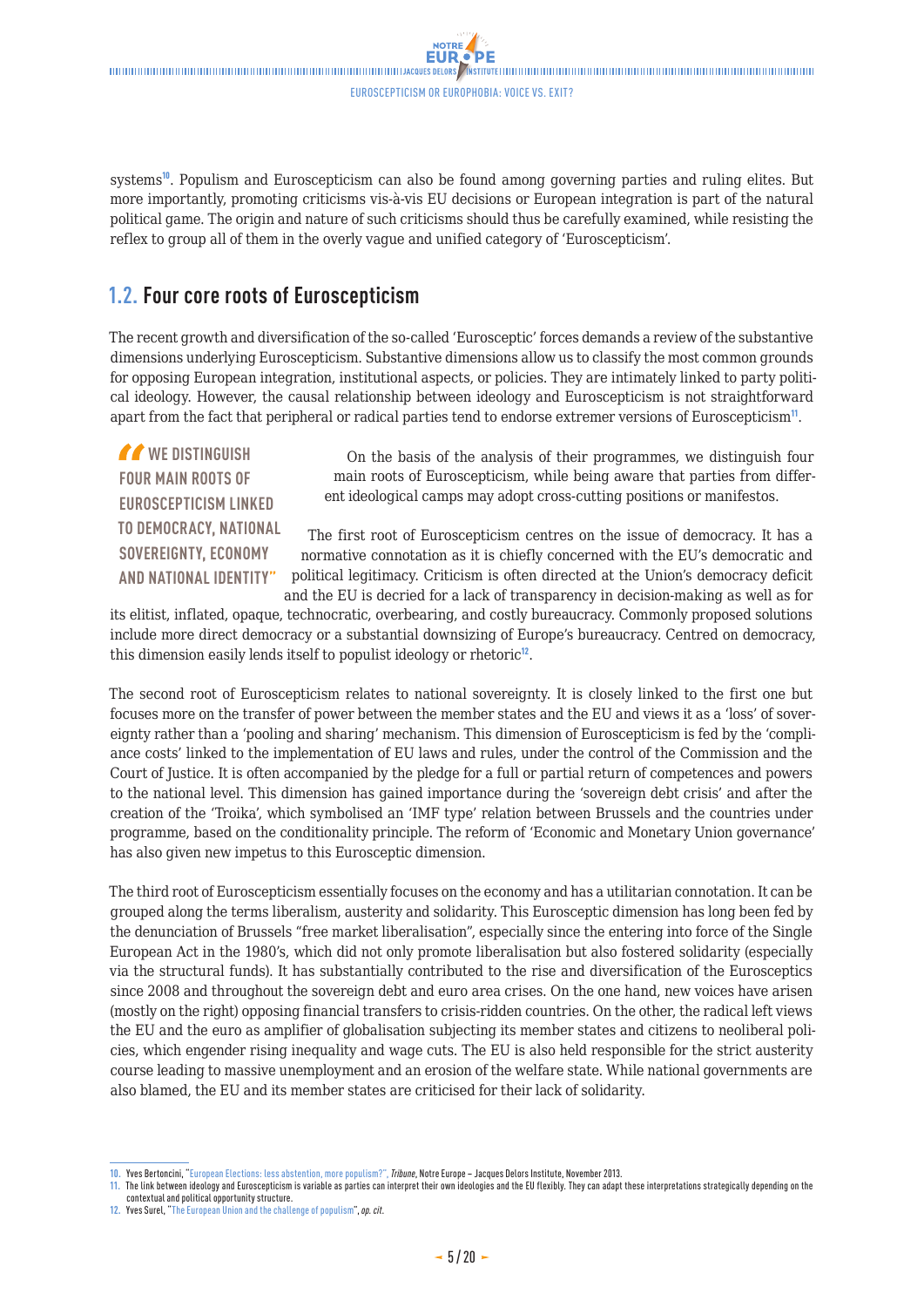NOTRE

<span id="page-5-0"></span>The fourth root of Euroscepticism has a more 'emotional' connotation and revolves around national identity. Founded on the principle of free movement of people, the EU is blamed for an increase in migration both from within and without its borders. Criticism of the Union is linked to fears of the erosion of national identity due to threats from distinct ethnic groups (such as the Roma) or different religions (such as Islam). Another type of criticism, which carries a more utilitarian than xenophobic connotation, can be referred to as 'welfare populism'. This phenomenon has been observed in more prosperous Northern European states where fears are fuelled that immigrants will abuse and hollow out national social systems.

The first two roots of Euroscepticism described above reflect the denunciation of the EU as a 'political system', whereas the two latter rather concern the rejection of the EU as a 'free movement area'. Both types of criticism arise around issues such as democracy, sovereignty, liberalism or identity. The European Monetary Union can be situated at the crossroads of these two types of attacks, as it can be subject to all of the crosscutting criticisms classically developed by Eurosceptic forces *(see table 2)*.

| <b>ISSUES/SOURCES</b> | EU AS A POLITICAL SYSTEM | EU AS A FREE MOVEMENT SPACE | <b>EUROPEAN MONETARY UNION</b> |
|-----------------------|--------------------------|-----------------------------|--------------------------------|
| Democracy             |                          |                             |                                |
| Sovereignty           |                          |                             | Λ                              |
| Liberalism            |                          |                             |                                |
| Identity              |                          |                             |                                |
| Solidarity            |                          | Λ                           | Λ                              |
| Austerity             |                          |                             |                                |

#### **TABLE 2 Euroscepticism and Europhobia: main sources and issues**

Source: Yves Bertoncini and Nicole Koenig

### **1.3. Euroscepticism or Europhobia?**

**THERE IS AN ACUTE NEED TO DISTINGUISH A MODERATE FORM OF EUROSCEPTICISM FROM AN EXTREMER VERSION OF EUROPHOBIA"**

This broad analysis of Euroscepticism and the rise of political forces promoting such criticisms call for a second categorisation, based on the magnitude or degree of Euroscepticism. In this perspective, there is an acute need to distinguish a moderate form of Euroscepticism from an extremer version of Europhobia.

The first category is commonly referred to as 'soft Euroscepticism' in academic literature<sup>13</sup>. Soft Eurosceptics display qualified or contingent criticism towards

the European integration process or the EU. They do not reject the principle of European integration *per se*, but oppose specific policies or institutional aspects of the EU. Meanwhile Europhobes or 'hard Eurosceptics' oppose the principle of European integration<sup>14</sup>. They reject EU membership altogether or hold attitudes standing in such stark contrast to the integration process that they are tantamount to its complete rejection. While this dichotomy has been widely applied in the academic and policy literatures, it seems to lack precision in two respects.

First, we need clearly circumscribed criteria that allow us to distinguish more moderate forms of Euroscepticism from outright Europhobia<sup>15</sup>. Blurring boundaries between Euroscepticism and Europhobia may lead to the

<sup>13.</sup> See in particular Paul Taggart and Aleks Szczerbiak "Parties, positions and Europe: Euroscepticism in the EU candidate states of Central and Eastern Europe", Opposing Europe, Sussex European Institute, *Working Paper*, no. 461-38, 2001. **14.** *Ibid*.

**<sup>15.</sup>** Petr Kopecký and Cas Mudde, "The Two Sides of Euroscepticism: Party Positions on European Integration in East Central Europe", *European Union Politics*, vol. 3 no. 3, 2002, p. 300.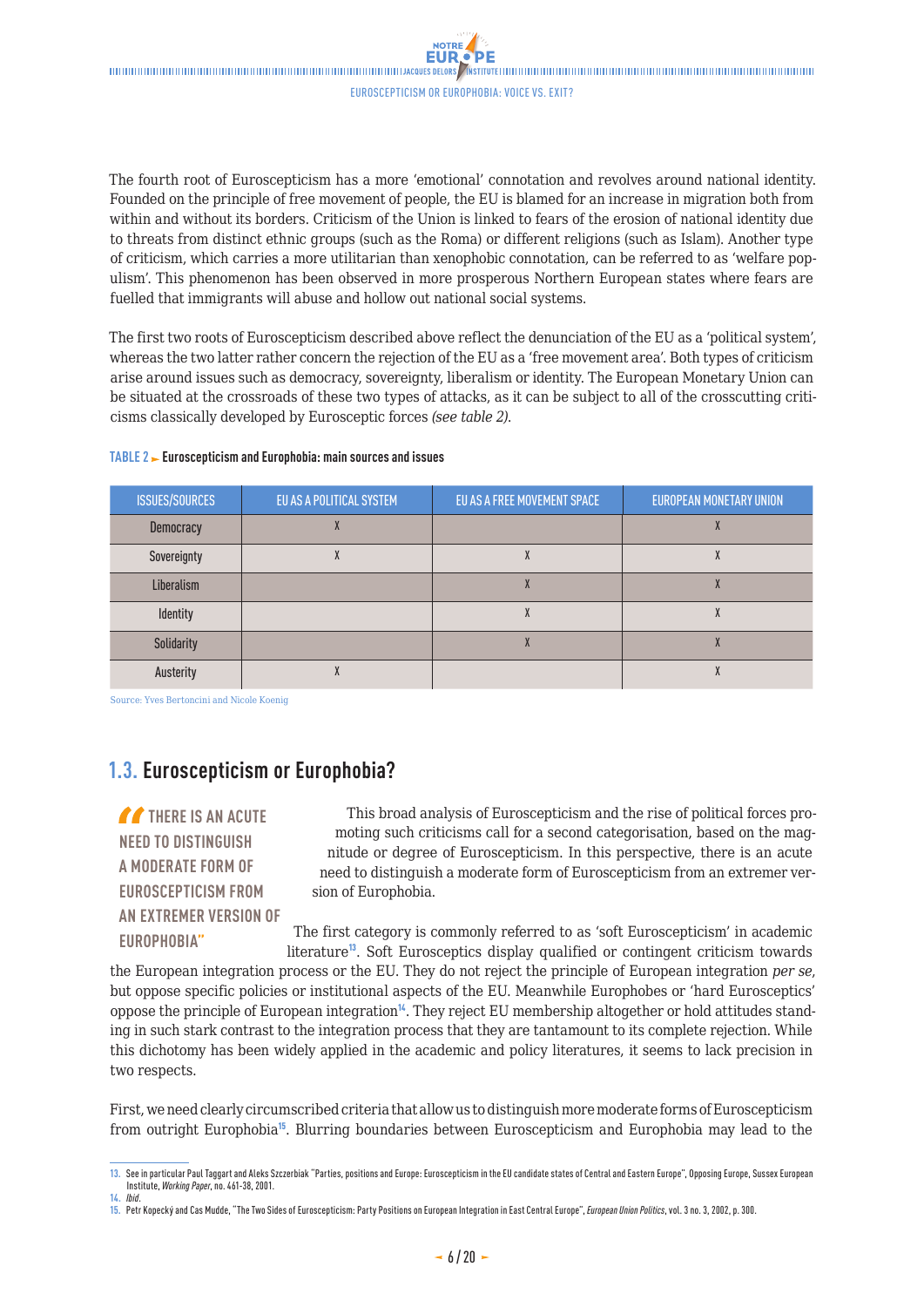exaggeration of the 'threat' Eurosceptics pose to the European integration process. The key question is then: which or how many policy areas or institutional aspects a party has to oppose in order to fall into the Europhobe category?

Second, it is unclear how (soft) Euroscepticism can be distinguished from a critical but differentiated perspective on European integration as an issue subject to 'normal' political contestation, along the four main lines identified above *(see § 1.2.)*. In other words, what should be the threshold for Euroscepticism? The breadth of the category carries the risk of inflating the number and influence of the Eurosceptics by including all the political actors formulating harsh criticisms vis-à-vis the EU or its policies. In these times of crisis, the sheer number of critics is unusual but not all of them are truly 'anti-European'.

To provide a more clear-cut distinction between Eurosceptics and Europhobes, we propose to rely on the distinction of exit, voice, and loyalty as identified by Albert Hirschman in his seminal work on members' reactions to a given political or economic system<sup>16</sup>. On this basis, the members, i.e. EU citizens and, by derivation, political parties can be divided into three groups as regards their attitude vis-a-vis the European construction. The first includes those that wish to remain loyal to the EU. The second is constituted of protesters that use their right to make their voice heard: they can be extremely critical, but want to shape and change public decisions without 'destroying the system'. The third and last group includes political forces that have lost trust in the system and firmly advocate its exit.

*I* WE RELY ON THE **DISTINCTION OF EXIT, VOICE, AND LOYALTY (...) AND INTRODUCE THREE MAJOR EXIT-VOICE DILEMMAS"**

We believe that this sharp distinction can be useful to shed light on the results of the May 2014 European elections and on the evolution of the public debate on EU affairs. We thus develop the conceptual basis further and introduce three major exit-voice dilemmas that are relevant in the context of European integration.

The first and perhaps least ambiguous is a proposed exit from the Union. It is a clear sign of principled opposition both to the EU as a political system and to the

integration process as a whole. Proposing withdrawal presupposes opposition to the EU along the four core roots mentioned above.

The second element relates to a policy area lying at the heart of European integration, namely the Economic and Monetary Union (EMU). We classify a party as Europhobe if it advocates, in one form or another, an exit from the euro area or a radical transformation of the EMU. Party political justifications for withdrawal can revolve around one or several of the issues identified in table 2 depending on ideology and nationality.

The third element concerns the Schengen area and the principle of free movement of citizens – two very distinct notions<sup>17</sup>, which are often linked by Eurosceptic/Europhobe forces. We classify a party as Europhobe if it proposes measures that fundamentally contradict the freedom of movement (of workers and migrants). More concretely, a party is considered Europhobe if it proposes an exit from the Schengen area or the permanent restoration of national borders. Depending on the party and country, such proposals typically rest on utilitarian and/or identity-related arguments.

Europhobes thus advocate withdrawal from the Union or its core policy areas while more moderate Eurosceptics voice their discontent and call for reform. While the exit-voice criteria seem rather clear-cut, there are two types of 'borderline' cases, for which the delineation blurs.

The first includes parties that make withdrawal contingent on a referendum. Their classification then depends on whether they explicitly advocate exit or not. We only classify a party as Europhobe if it clearly positions itself in favour of exit, with or without referendum.

**<sup>16.</sup>** Albert Hirschman, *Exit, Voice, and Loyalty: Responses to Decline in Firms, Organizations, and States*, Harvard University Press, 1970.

**<sup>17.</sup>** The free movement of people has been proclaimed by the Treaty of Rome in 1957 and is applied in all EU countries; the Schengen agreements have been concluded in 1985 and provide for technical arrangements as regards border controls and police/justice cooperation.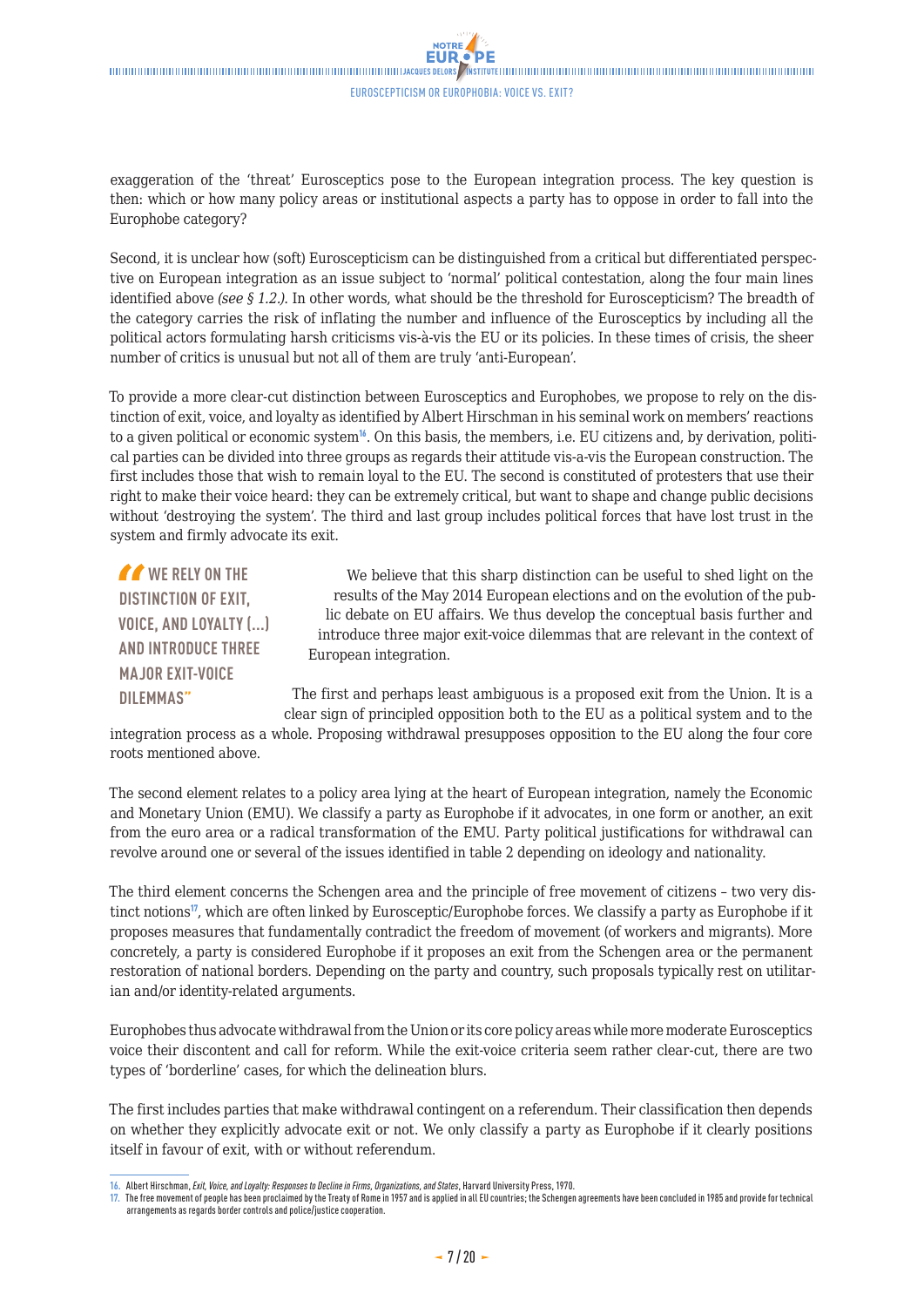<span id="page-7-0"></span>The second case refers to parties that propose reforms or changes that are radical enough to require a complete overhaul of the Union or its core policy areas. In these cases, parties are also classified as Europhobes. As these caveats show, the distinction between Eurosceptics and Europhobes is not always straightforward. Therefore, the following sections explicitly identify potential 'borderline' cases in either category.

Overall, parties are classified on the basis of their manifestos for the EP elections (if available), national manifestos and party websites. We also relied on electoral data from the VoteWatch Europe and the European Parliament websites.

## 2. Widespread and heterogeneous Euroscepticism

How many Eurosceptic parties are represented in today's EP? To what extent do they diverge ideologically? And in which member states are they likely to have most political impact? This section provides an overview of Eurosceptic parties. We classified a political party as 'Eurosceptic' when its members develop a significant number of criticisms vis-a-vis European integration or EU decisions – while not calling for an exit from the EU, the EMU or Schengen, which would lead us to consider them as "Europhobe".

The category excludes temporary and specific criticism concerning, for instance, dissatisfaction with the way national interests are reflected at the European level in particular issue areas or with regard to certain decisions<sup>18</sup>. We also exclude parties, which only oppose integration in selected policy areas such as the Common Security and Defence Policy while being generally in favour of integration in other (perhaps more central) policy areas. Furthermore, we do not take opposition to further EU enlargement as a clear sign of Euroscepticism. Proponents of further deepening may reject widening to prevent dilution and *vice versa*. Finally, calls for a more effective European bureaucracy or accusations of Brussels-led over-regulation have become part of mainstream EU criticism. We do not classify this kind of criticism as fundamentally Eurosceptic, also because it is largely in line with one of the EU's central tenets – the subsidiarity principle.

### **2.1. A large group with fuzzy boundaries**

**THERE ARE CURRENTLY 30 EUROSCEPTIC PARTIES FROM 18 COUNTRIES IN THE EP"**

According to the outlined criteria, there are currently 30 Eurosceptic parties from 18 countries in the EP *(see table 3)*. Together they have 125 seats and thus roughly a sixth of the EP's seats. Compared to the last legislature, the Eurosceptics have gained 41 additional seats *(see table 3)*<sup>19</sup>. This increase is in large parts attributable to new parties such as the Alternative for Germany, the Italian Five Star Movement, or the Polish Congress of the New Right. Overall the 'newcomers' account for 40 seats and constitute almost one third of the Eurosceptic 'family'.

For some parties, the boundaries between Euroscepticism and Europhobia blur. We adhered to the criteria outlined in section 1.3 and identified a number of 'borderline' cases that fall into three groups.

The first includes parties that advocate withdrawal from the euro area but make it contingent on a referendum. This applies particularly to Italy's Five Star Movement.

Members of the second group do not generally reject the idea of a common European currency but push for a substantial reform of the EMU. Interestingly, this group includes right-wing parties such as the Alternative

**<sup>18.</sup>** See also: Paul Taggart and Aleks Szczerbiak, "Theorising party-based euroscepticism: problems of definition, measurement and causality", 8th Biannual International Conference of the European Studies, Nashville, March 2013, p. 10.

**<sup>19.</sup>** These numbers are based on the parties currently represented in the EP. We have not taken into account Eurosceptic parties that have dropped out of the EP.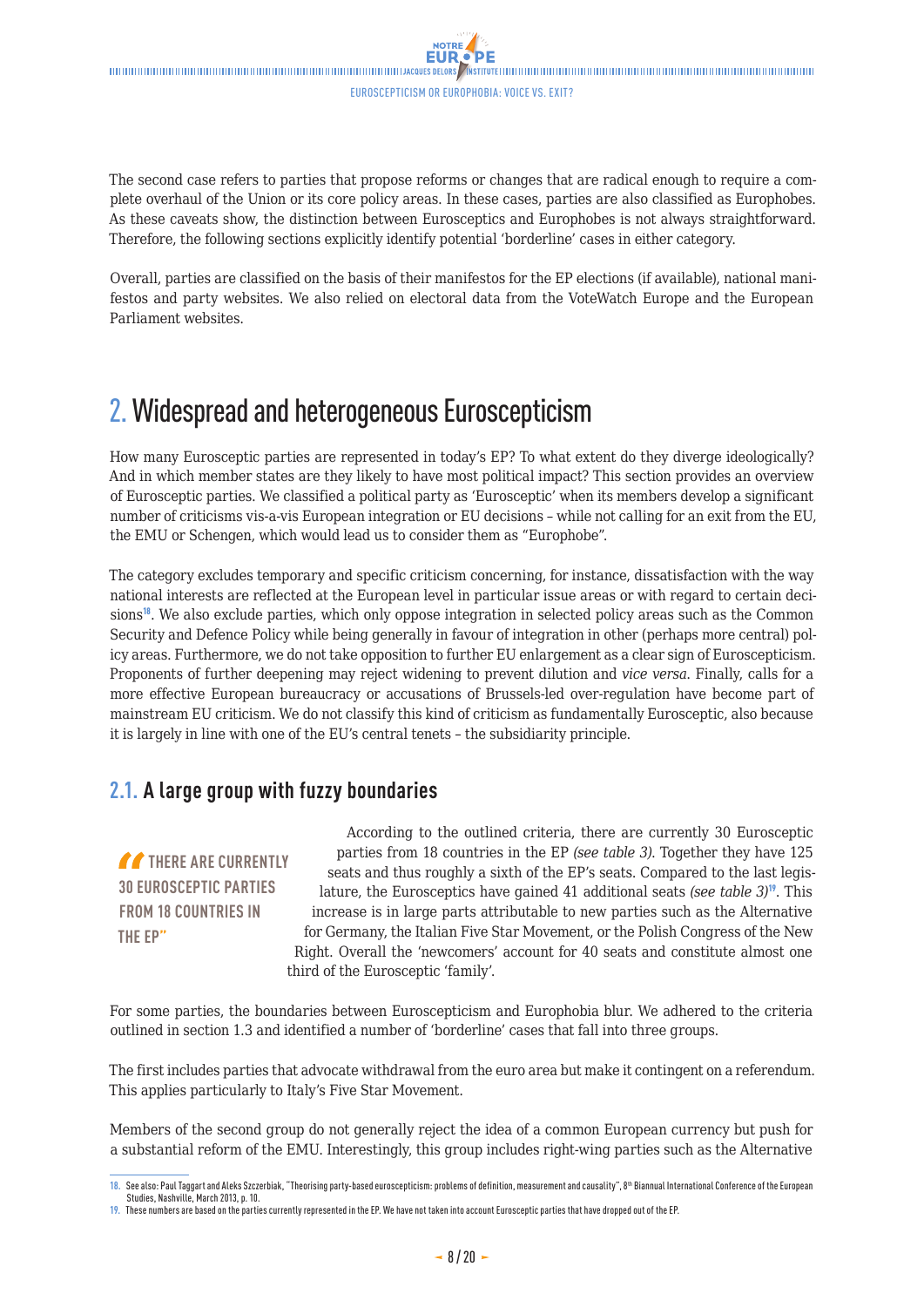<span id="page-8-0"></span> $\blacksquare$ Euroscepticism or Europhobia: voice vs. exit?

**NOTRE** 

for Germany as well as left-wing parties, notably the French Left Front, the Spanish Podemos, and the Dutch Socialist Party. While their arguments are diametrically opposed, they converge in advocating either a split of the euro area or the possibility of voluntary, unilateral withdrawal of single member states.

The third group of 'borderline' Eurosceptics includes parties that do not expressly advocate withdrawal from the Union but propose Treaty renegotiation and a subsequent referendum on EU membership. This group is largely populated by British Eurosceptics, but also includes the Hungarian Jobbik as well as the Finns Party. Both of the latter have changed their Eurosceptic course in recent years by softening their stances on euro and EU membership and revoking statements expressly advocating euro or EU exit $^{20}$ .

### **2.2. Ideologically diverse**

While the Eurosceptics have increased their nominal power in the EP, their ideological diversity lowers their potential institutional impact. Eurosceptic MEPs are scattered across three political groups *(see table 3)*.

| <b>GROUP</b>   | <b>TOTAL NUMBER OF SEATS</b> | <b>SEATS HELD BY</b><br><b>EUROSCEPTIC PARTIES</b> | <b>TOTAL NUMBER OF PARTIES</b> | <b>NUMBER OF EUROSCEPTIC</b><br><b>PARTIES</b> |
|----------------|------------------------------|----------------------------------------------------|--------------------------------|------------------------------------------------|
| <b>ECR</b>     | 70                           | 54                                                 | 24                             | 12                                             |
| GUE/NGL        | 52                           | 42                                                 | 22                             | 12                                             |
| <b>EFD</b>     | 48                           | 21                                                 |                                |                                                |
| <b>NA</b>      | 52                           | 8                                                  | 15                             |                                                |
| % of the total | 29.56%                       | 16.64%                                             | 36.96%                         | 17.39%*                                        |

#### **TABLE 3 Eurosceptics by political group**

Source: own representation based on European Parliament data.

**\*** The percentage differs from that in table 1 as some parties or coalitions are divided between two political groups *(see table 4)*.

The largest share is organised within the European Conservatives and Reformists Group (ECR). With 70 seats, the ECR is now also the third largest political group in the EP. All of the Eurosceptic members of the group can be classified as moderate-right $^{21}$ . The group presents itself as "euro-realist" $^{22}$  and thus clearly as moderate Eurosceptic. It does not reject the principle of European integration *per se* but opposes the creation of a "European super-state". ECR is in favour of more flexible European integration and emphasises pro-open market policies, the respect of national sovereignty and subsidiarity, increased democratic accountability and controlled migration.

With 42 seats, the second largest share of Eurosceptics is organised in the European United Left/Nordic Green Left (GUE/NGL). The group includes 12 of the Eurosceptic parties, which are all situated at the far left of the political spectrum. As the group's slogan – "Another Europe is possible" – indicates they do not oppose the EU or European integration but want to change its character<sup>23</sup>. The group generally portrays itself as anti-liberal and pro-social. Its vision of Europe is based on enhanced solidarity, equality, and sustainability. GUE/NGL criticises the EU for being an elite project and advocates more transparency and direct democracy.

Only four of the 29 Eurosceptic parties – namely Italy's Five Star Movement, the Dutch Reformed Political Party, the Lithuanian Order and Justice Party and the Polish Congress of the New Right – joined the Europe of Freedom and Direct Democracy Group (EFD). Overall, the group is the most Eurosceptic of all. As part 3 of this Policy Paper shows, Europhobe parties actually predominate in this group. In terms of the ideology of

**<sup>20.</sup>** Teemu Rantanen, ["Finnish Country Report – EU-28 Watch"](http://www.eu-28watch.org/?q=node/1153), 2014; Krisztina Vida and Tamás Szigetvári, "[Hungarian Country Report – EU-28 Watch](http://www.eu-28watch.org/?q=node/1204)".

**<sup>21.</sup>** The ideological classification of parties is based on: Oliver Treib, "The voter says no, but nobody listens: causes and consequences of the Eurosceptic vote in the 2014 European elections", *Journal of European Public Policy*, 2014, vol. 21 no. 10, pp. 1541-1554.

**<sup>22.</sup>** European Conservatives and Reformists Group, ["About us"](http://ecrgroup.eu/about-us/the-ecr-in-the-european-parliament/), 2014.

**<sup>23.</sup>** European United Left/Nordic Green Left Parliamentary Group, "[The Group"](http://www.guengl.eu/group/about), 2014.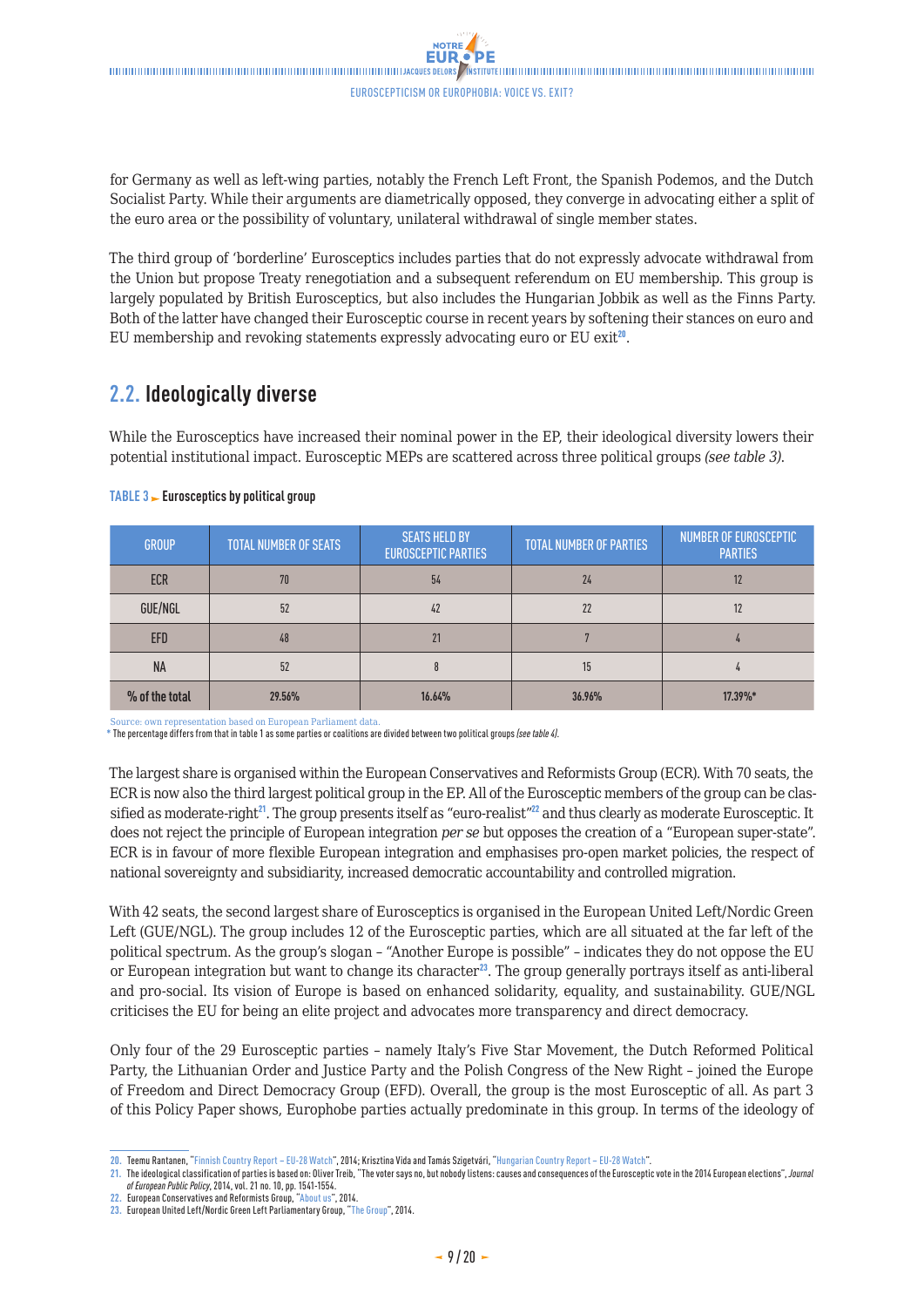**NOTRE** 

Eurosceptics it is also the most diverse. EFD opposes further European integration and advocates open cooperation among sovereign European nation states. Underlying reasons for the return of power to the nation state are increased transparency and democratic accountability as well as less bureaucracy. The EFD group allegedly rejects "xenophobia, anti-Semitism and any other form of discrimination"<sup>24</sup>. However, when the withdrawal of a Latvian MEP from the Farmer's Union almost led the group to collapse<sup>25</sup> in October 2014, it accepted a member from the Polish Congress of the New Right whose leader is described as racist, sexist and Holocaust-denying<sup>26</sup>. The EFD's ideological diversity also translated into a relatively low voting cohesion of  $48.59\%$  in the past legislature<sup>27</sup>. The group stands by its low cohesion and explicitly states that, beyond certain core principles, it "respects the freedom of its delegations and members to vote as they see fit"<sup>28</sup>.

Finally, members of four Eurosceptic parties, including for instance Jobbik, are non-attached (NA). With 8 seats, they only represent a small sub-group. In addition, they are very diverse in terms of convictions and ideology. However, a clear majority can be situated at the far-right of the political spectrum. If measured voting cohesion among the non-attached would probably be lower than that of EFD group<sup>29</sup>.

This overview showed that most Eurosceptic parties are organised in the ECR and GUE/NGL groups and can be located at the far left and moderate right of the political spectrum. Much fewer belong to the ideologically diverse EFD group or the non-attached. Table 4 also shows that most of the new 'Eurosceptic seats'<sup>30</sup> (35 out of 40) went to the GUE/NGL and EFD groups. The increase in Eurosceptics in the EP is largely attributable to the political left and centre<sup>31</sup>. This finding is interesting as it seems to contrast with the popular belief that rightwing Eurosceptics were the real winners of the EP elections. As part 3 of this Policy Paper shows, such beliefs should be reviewed in light of the Eurosceptic-Europhobe distinction.

**<sup>24.</sup>** Europe of Freedom and Direct Democracy Group, "[Charter"](http://www.efdgroup.eu/about-us/our-charter), 2014.

**<sup>25.</sup>** MEPs from at least seven member states are needed to form a political group in the EP.

**<sup>26.</sup>** Rowena Mason and Rajeev Syal, "[Nigel Farage deal with Polish far-right party 'raises serious questions'](http://www.theguardian.com/politics/2014/oct/21/nigel-farage-jews-polish-far-right-ukip-deal-robert-iwaszkiewicz)", *The Guardian*, 21 October 2014.

**<sup>27.</sup>** VoteWatch Europe, "[Political Group Cohesion](http://www.votewatch.eu/en/term8-political-group-cohesion.html)", 2014.

**<sup>28.</sup>** Europe of Freedom and Direct Democracy Group, *op. cit*.

**<sup>29.</sup>** Yves Bertoncini and Valentin Kreilinger, ["What Political Balance of Power in the New European Parliament"](http://www.eng.notre-europe.eu/011-17193-What-political-balance-of-power-in-the-next-European-Parliament.html), *Policy Paper No. 102*, Notre Europe – Jacques Delors Institute, November 2013: 5. **30.** The notion of Eurosceptic or Europhobe seats reflects their belonging to parties with respective political positions. However, there are different degrees of voting cohesion and loyalty to political

group and that single MEPs might not share the Eurosceptic or Europhobe convictions of their party to an equal extent (see VoteWatch Europe, ["National Parties](http://www.votewatch.eu/en/term8-political-group-cohesion.html)", 2014,).

**<sup>31.</sup>** The centrist Five Star Movement accounts for most additional EFD seats.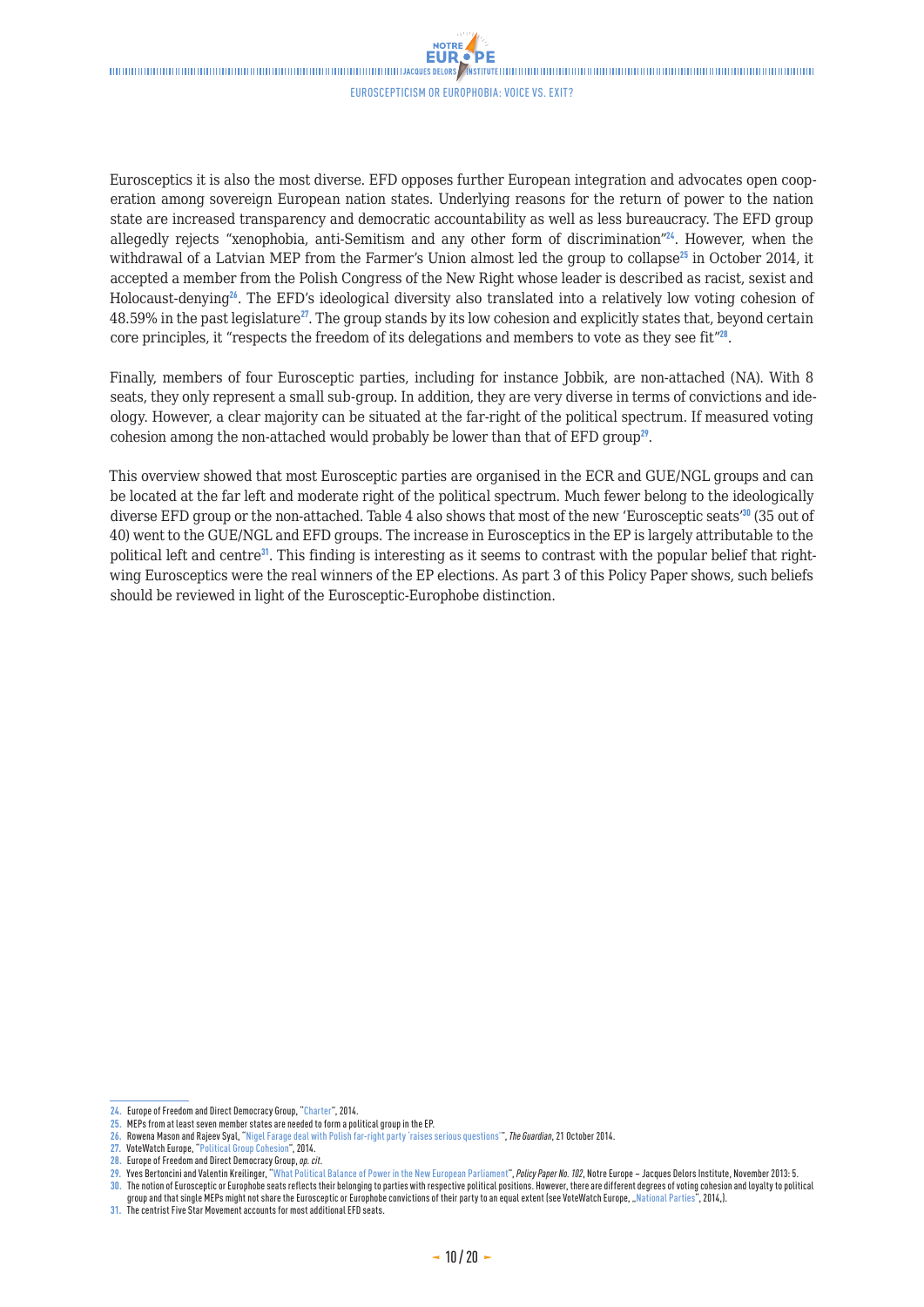#### **TABLE 4 Eurosceptic parties – votes and seats**

| GROUP                              | PARTY*                                                              | <b>VOTES</b> | <b>SEATS</b>                 | <b>CHANGE</b>                  |
|------------------------------------|---------------------------------------------------------------------|--------------|------------------------------|--------------------------------|
|                                    | <b>Conservative Party (UK)</b>                                      | 23.05%       | 19                           | $\textnormal{-}\pmb{b}$        |
|                                    | Law and Justice Party (PL)                                          | 32%          | 18                           | $+3$                           |
|                                    | Alternative for Germany (D)                                         | 7.1%         | $\sqrt{7}$                   | $\pm 7$                        |
|                                    | Civic Democratic Party (CZ)                                         | 7.67%        | $\overline{2}$               | $-7$                           |
|                                    | <b>Finns Party (FI)</b>                                             | 12.9%        | $\boldsymbol{2}$             | $\pmb{0}$                      |
| <b>ECR</b><br>$(+3 \text{ seats})$ | <b>National Alliance (LV)</b>                                       | 14.25%       | $\mathbf{1}$                 | $+1$                           |
|                                    | Ordinary People and Independent Personalities (SK)<br>7.98%         |              | $\mathbf{1}$                 | $+1$                           |
|                                    | New Majority (SK)                                                   | 7.46%        | $\mathbf{1}$                 | $+1$                           |
|                                    | Independent Greeks (GR)                                             | 3.46%        | $\mathbf{1}$                 | $+1$                           |
|                                    | Party of Rights (CRO)                                               | 41.42%**     | $\mathbf{1}$                 | $+1$                           |
|                                    | <b>Ulster Unionist Party (UK)</b>                                   | 0.51%        | $\mathbf{1}$                 | $\pmb{0}$                      |
| ECR/<br>EFD                        | Coalition (NL) of Christian Union<br>and Reformed Political Party   | 7.67%        | $\mathbf{1}$<br>$\mathbf{1}$ | $\pmb{0}$<br>$\pmb{0}$         |
|                                    | The Left (D)                                                        | 7.4%         | $\sqrt{7}$                   | $-1$                           |
|                                    | Syriza (GR)                                                         | 26.57%       | 6                            | $+5$                           |
|                                    | Podemos (ES)                                                        | 7.98%        | 5                            | $\pm 5$                        |
|                                    | Left Front (F)                                                      | 6.33%        | 4                            | $\pmb{0}$                      |
|                                    | Sinn Féin (IE)                                                      | 19.5%        | $\sqrt{3}$                   | $\bf +3$                       |
| GUE/NGL<br>$(+17 \text{ seats})$   | <b>Communist Party (CZ)</b>                                         | 10.98%       | $3\,$                        | $\pmb{0}$                      |
|                                    | The Other Europe with Tsipras (I)                                   | 4.03%        | 3                            | $\bf +3$                       |
|                                    | <b>Socialist Party (NL)</b>                                         | 9.6%         | $\boldsymbol{2}$             | $\pmb{0}$                      |
|                                    | Left Alliance (FI)                                                  | 9.3%         | $\mathbf{1}$                 | $+1$                           |
|                                    | Left Bloc (PT)                                                      | 4.93%        | $\mathbf{1}$                 | $\textnormal{-}2$              |
|                                    | Sinn Féin (UK)                                                      | 0.97%        | $\mathbf{1}$                 | $\pmb{0}$                      |
| GUE/NGL/<br>Greens/EFA             | Plural Left (ES): United Left and<br>Iniciativa per Catalunya Verds | 10.03%       | 4<br>$\mathbf{1}$            | $+3$<br>0                      |
| EFD                                | Five Star Movement (I)                                              | 21.15%       | 17                           | $+17$                          |
| $(+18 \text{ seats})$              | Order and Justice (LI)                                              | 14.25%       | $\mathbf{2}$                 | $\pmb{0}$                      |
| NA<br>EFD                          | Congress of the New Right (PL)                                      | 7.15%        | 3<br>$\mathbf{1}$            | $\bf +3$<br>$+1$               |
|                                    | Jobbik (H)                                                          | 14.67%       | 3                            | $\pmb{0}$                      |
| NA<br>$(+4$ seats)                 | Union of Greens and Farmers (LV)                                    | 8.26%        | $\mathbf{1}$                 | $\textcolor{red}{\textbf{+}}1$ |
|                                    | Democratic Unionist Party (UK)                                      | $0.8\%$      | $\mathbf{1}$                 | $\mathbf 0$                    |
| <b>Total</b>                       | 30 parties or coalitions                                            |              | 125                          | $+41$ seats                    |

Source: European Parliament election results. **\*** The parties are ordered by political groups and within the groups by seats.

**\*\*** This number refers to a broader coalition. Disaggregated data for the Croatian Party of Rights were not available.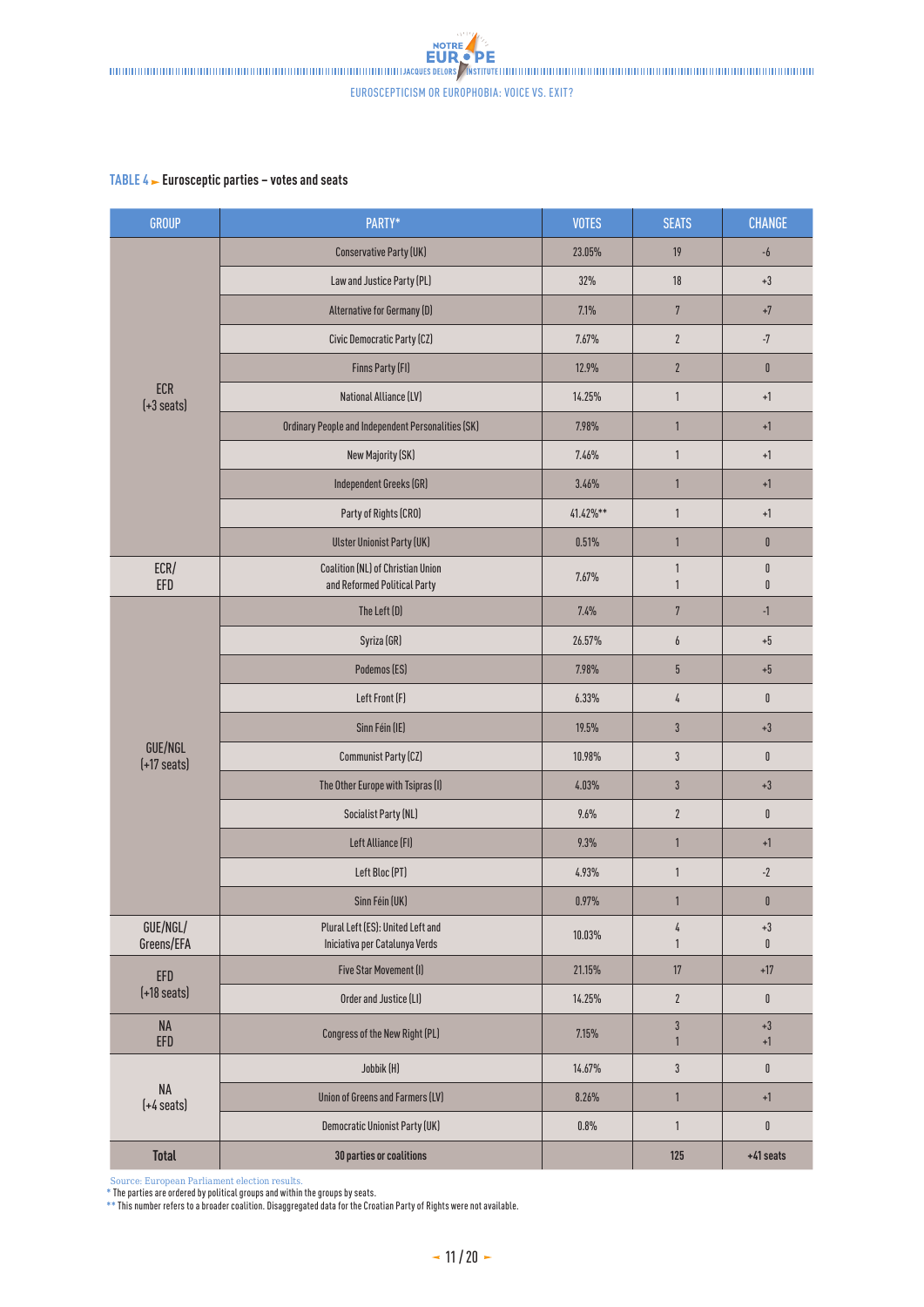### <span id="page-11-0"></span>**2.3. No sharp increase in national influence**

In the EU, the most consequential political decisions continue to be shaped in national capitals. It is therefore important to examine the potential national influence of Eurosceptic parties.

One of its indicators is their ranking in terms of vote shares in the EP elections. The Eurosceptics only came first in Greece with the far-left party Syriza leading the list *(see table 5)*. Furthermore, they represented the second biggest political force in Hungary, Italy, Poland, and the UK. In Finland and Spain, they became the third strongest force.

| <b>COUNTRY</b> | <b>EUROSCEPTIC PARTY</b>  | <b>VOTES IN LAST</b><br><b>PARLIAMENTARY</b><br><b>ELECTIONS</b> | <b>RANK IN LAST</b><br><b>PARLIAMENTARY</b><br><b>ELECTIONS</b> | <b>VOTES IN EP</b><br><b>ELECTIONS</b> | <b>RANK IN EP</b><br><b>ELECTIONS</b> |
|----------------|---------------------------|------------------------------------------------------------------|-----------------------------------------------------------------|----------------------------------------|---------------------------------------|
| UK             | <b>Conservative Party</b> | 36.1% (May 2010)                                                 | 1 <sup>st</sup>                                                 | 23.05%                                 | 2 <sup>nd</sup>                       |
| Poland         | Law and Justice Party     | 29.89% (October 2011)                                            | 2 <sup>nd</sup>                                                 | 31.78%                                 | 2 <sup>nd</sup>                       |
| Greece         | Syriza                    | 26.89% (June 2012)                                               | 2 <sup>nd</sup>                                                 | 26.58%                                 | 1 <sup>st</sup>                       |
| Italy          | <b>Five Star Movement</b> | 25.55% (February 2013)                                           | 3 <sup>rd</sup>                                                 | 21.15%                                 | 2 <sup>nd</sup>                       |
| Hungary        | <b>Jobbik</b>             | 20.3% (April 2014)                                               | 3 <sup>rd</sup>                                                 | 14.67%                                 | 2 <sup>nd</sup>                       |
| Finland        | The Finns                 | 19.05% (April 2011)                                              | 3 <sup>rd</sup>                                                 | 12.9%                                  | 3 <sup>rd</sup>                       |
| Spain          | <b>Plural Left</b>        | 6.9% (November 2011)                                             | 3 <sup>rd</sup>                                                 | 10.03%                                 | 3 <sup>rd</sup>                       |

#### **TABLE 5 Seven countries with Eurosceptics in top three in latest EP or parliamentary elections**

Source: European Parliament elections results/Wikipedia.

A more immediate indicator of national influence is the positioning of Eurosceptic parties in the latest national parliamentary elections. The overview in table 5 shows that the parties that were among the top three in the EP elections were also among the top three in parliamentary elections. According to recent polls, the same parties are likely to remain in the top three in upcoming parliamentary elections<sup>32</sup>. They thus play and should continue to play an important role in national politics, with a more or less direct impact on EU politics.

**THERE WAS NO GENERAL INCREASE OF THE EUROSCEPTICS' NATIONAL INFLUENCE IN RECENT YEARS"**

However, table 5 also shows that in some member states, such as the UK, Finland, Italy, and Hungary, Eurosceptic parties have lost votes in the EP compared to previous national parliamentary elections. Only in Spain and Poland a reverse trend could be observed $33$ . While national and European electoral results cannot be directly compared, the numbers indicate that there was no general increase of the Eurosceptics' national influence in recent years.

Even if Eurosceptic parties are among the top three in seven EU member states, only one of them is currently a member of government: the British Conservative Party. With David Cameron as Prime Minister, the Tories certainly exert important political influence at the European level. However, there seems to be no room for a broader Eurosceptic coalition in the European Council.

**<sup>32.</sup>** For an overview of polls for different member states, see: Metapolls, "[Europe"](http://metapolls.net/), 2014.

**<sup>33.</sup>** According to polls for the 2015 Spanish parliamentary elections, Podemos should gain large numbers of votes and replace the Plural Left in the top three (Metapolls, "[Spanish General Election](http://metapolls.net/category/europe/spain/#.VGsdH_mG9qU) [2015"](http://metapolls.net/category/europe/spain/#.VGsdH_mG9qU), 7 November 2014).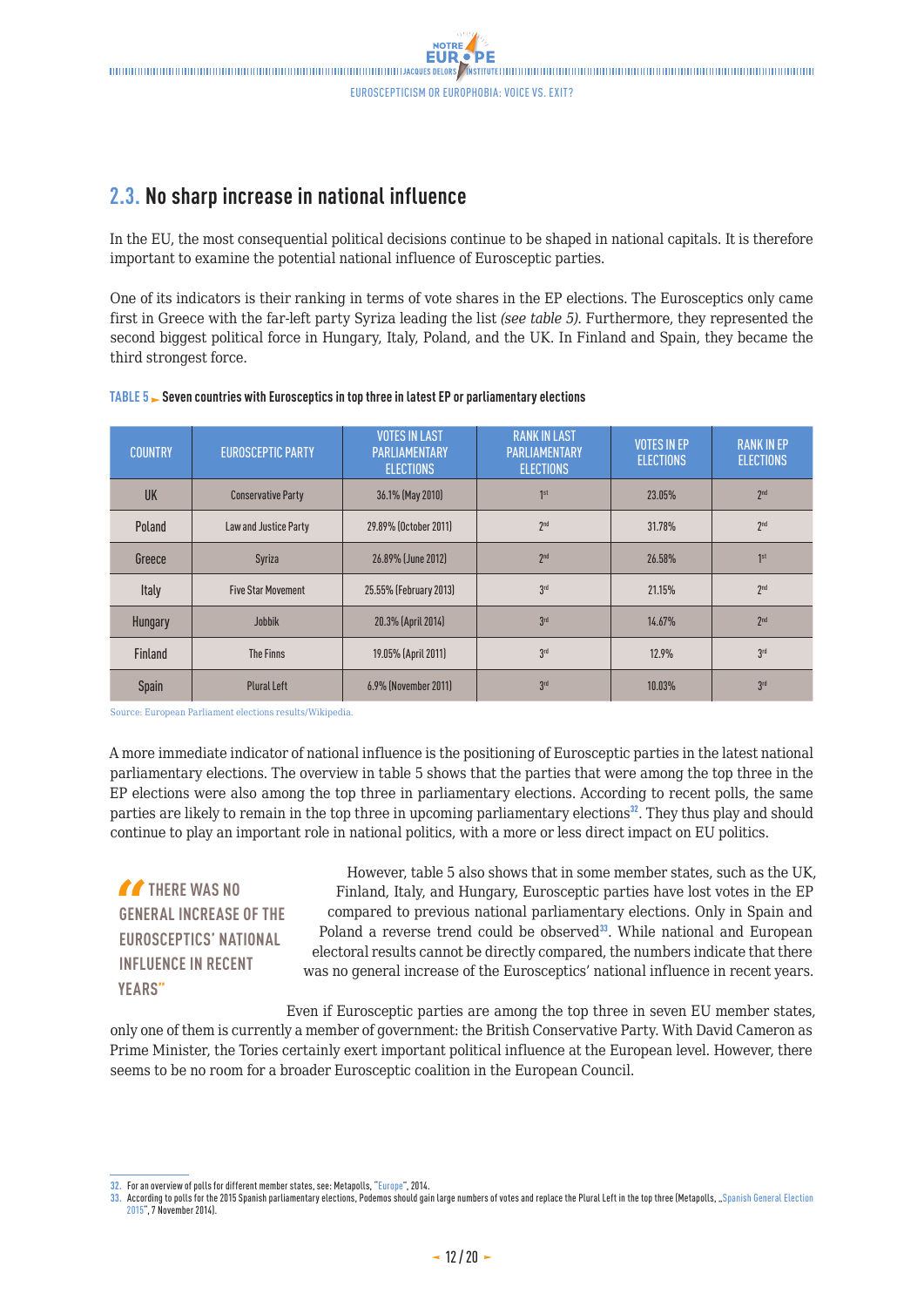# <span id="page-12-0"></span>3. Less powerful Europhobes: rejecting European belonging

Eurosceptics and Europhobes often resort to similar arguments. Both groups mainly criticise the Union along the issues outlined in section 1.2 (democracy, sovereignty, liberalism, identity). They key difference lies in the conclusions they draw from this criticism. While Eurosceptics voice their criticism and call for change, Europhobes reject European belonging and advocate exit from the Union or its component parts. The question this section aims to answer is who these Europhobes are? To what extent do they converge or diverge ideologically and what real political impact could they have?

### **3.1. Diverse exit options**

**THERE ARE CURRENTLY 16 EUROPHOBE PARTIES FROM 13 MEMBER STATES HOLDING A TOTAL OF 82 SEATS IN THE EP"**

On the basis of our three exit criteria outlined in section 1.3, there are currently 16 Europhobe parties from 13 member states holding a total of 82 seats in the EP. However, the application of the criteria offers a somewhat mixed picture. Table 6 shows the different combinations of exit options ranging from the more to the less extreme.

Only 9 out of the 16 Europhobe parties are explicitly calling for a withdrawal from the EU. Most of these parties are also in favour of withdrawing from the euro area

and the Schengen Agreement. Parties holding the most extreme exit preferences are scattered across the EFD and GUE/NGL groups as well as the non-attached *(see table 6)*.

| <b>PARTY</b>                                                       | <b>GROUP</b>   | <b>SCHENGEN EXIT</b>        | <b>EURO EXIT</b> | <b>EU EXIT</b> |
|--------------------------------------------------------------------|----------------|-----------------------------|------------------|----------------|
| National Front (F)                                                 | <b>NA</b>      | yes                         | yes              | yes            |
| Party for Freedom (NL)                                             | <b>NA</b>      | yes                         | yes              | yes            |
| Golden Dawn (GR)                                                   | <b>NA</b>      | yes                         | yes              | yes            |
| Sweden Democrats (SE)                                              | EFD            | yes                         |                  | yes            |
| United Kingdom Independence Party (UK)                             | <b>EFD</b>     |                             |                  | yes            |
| People's Movement against the EU (DK)                              | <b>GUE/NGL</b> | referendum                  |                  | yes            |
| Free Citizens Party (CZ)                                           | EFD            | to be decided after EU exit |                  | yes            |
| Left Party (SE)                                                    | <b>GUE/NGL</b> | n <sub>0</sub>              |                  | yes            |
| <b>Communist Party (GR)</b>                                        | GUE/NGL        | n <sub>0</sub>              | yes              | yes            |
| <b>National Democratic Party (D)</b>                               | <b>NA</b>      | yes                         | yes              | referendum     |
| Freedom Party of Austria (AT)                                      | <b>NA</b>      | referendum                  | split            | last resort    |
| Northern League (I)                                                | <b>NA</b>      | yes                         | yes              | n <sub>0</sub> |
| <b>Flemish Interest (BE)</b>                                       | <b>NA</b>      | yes                         | yes              | n <sub>0</sub> |
| Danish People's Party (DK)                                         | <b>ECR</b>     | yes                         |                  | n <sub>0</sub> |
| <b>Communist Party</b><br>(in Democratic Unitarian Coalition) (PT) | GUE/NGL        | n <sub>0</sub>              | yes              | n <sub>0</sub> |
| <b>Progressive Party of Working People (CY)</b>                    | GUE/NGL        |                             | yes              | n <sub>0</sub> |

#### **TABLE 6 Europhobe parties and their exit options**

Source: own compilation

**\*** For parties in member states that are not part of Schengen or the euro area, table 6 does not include any values.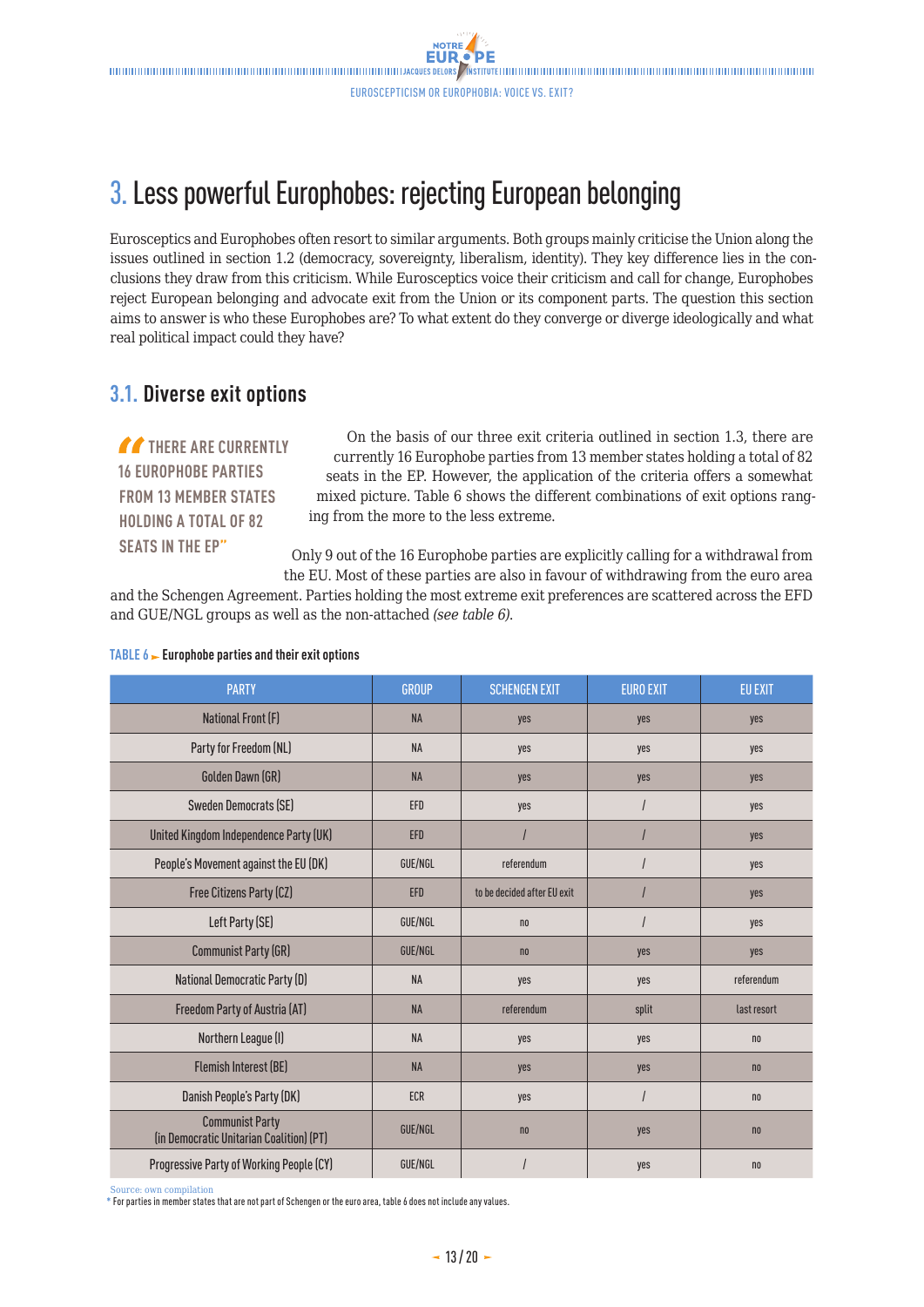<span id="page-13-0"></span>The remaining seven parties hold slightly softer Europhobe positions. The German National Democratic Party is in favour of exiting the Union, but makes this option dependent on a referendum. The Austrian Freedom Party emphasises that withdrawal from the Union is 'no taboo' if it continues on its path towards the 'United States of Europe'. However, it underlines that EU exit would be the last resort. It is in favour of splitting the euro area. While it argues against Schengen and for the restoration of national borders, the Austrian Freedom Party makes both dependent on a referendum.

The Italian Northern League and the Flemish Interest do not explicitly oppose EU membership but are against euro and Schengen membership. The Danish People's Party mainly opposes Schengen and has repeatedly advocated a reintroduction of national borders<sup>34</sup>.

Finally, the Communist parties in Portugal and Cyprus have both advocated an exit from the euro area in recent years but do not oppose Schengen or EU membership. These two parties are arguably 'borderline' Europhobe and have often been classified as soft Eurosceptic in the past $35$ .

### **3.2. A smaller and extremer group**

The number of 'Europhobe seats' increased by 39 in comparison to the last legislature *(see table 8)*. Unlike for the Eurosceptics, this increase does not stem from political newcomers. It can largely be attributed to important electoral successes of two long-standing Europhobe parties, namely the French National Front (+21 seats) and UKIP (+11 seats). As seen in table 7, Europhobes are also scattered across three political groups. However, their distribution is quite different from that of the Eurosceptics.

| <b>GROUP</b>   | <b>TOTAL NUMBER OF SEATS</b> | <b>SEATS OF EUROPHOBE PARTIES</b> | <b>TOTAL NUMBER OF PARTIES</b> | <b>NUMBER OF EUROPHOBE PARTIES</b> |
|----------------|------------------------------|-----------------------------------|--------------------------------|------------------------------------|
| <b>NA</b>      | 52                           | 44                                | 15                             |                                    |
| <b>EFD</b>     | 48                           |                                   |                                |                                    |
| GUE/NGL        | 52                           |                                   | 22                             |                                    |
| <b>ECR</b>     | 70                           |                                   | 24                             |                                    |
| % of the total | 29.56%                       | 10.92%                            | 36.96%                         | 8.67%                              |

#### **TABLE 7 Europhobes by political group**

Source: own representation based on European Parliament.

With 44 seats, the largest share of mostly far-right Europhobe parties is non-attached. Among these, the National Front and the Dutch Party for Freedom attempted to forge a new EP group to "wreck" the EU from within and liberate the citizens "from the European elite, the monster in Brussels"<sup>36</sup>. They wanted to join forces with the Sweden Democrats, the Danish People's Party, the Austrian Freedom Party, the Northern League and the Flemish Interest within the 'European Alliance for Freedom'. However, as the Sweden Democrats joined the EFD and the Danish People's Party the ECR, their group was short of two members. And even those interested in joining hold very diverse views. For instance, the Dutch Freedom Party is pro-Israel, pro-women's rights, and gay-friendly while the National Front has often been described as having homophobic and anti-Semitic attitudes<sup>37</sup>.

**<sup>34.</sup>** As the Finns Party, the Danish People's Party has recently softened its position on the EU. The fact that both parties have switched from the EFD to the ECR group in this legislature can be seen as a sign in this regard.

**<sup>35.</sup>** See for example Treib, *op. cit*.

**<sup>36.</sup>** Ian Traynor, "[Le Pen and Wilders forge plan to 'wreck' EU from within"](http://www.theguardian.com/politics/2013/nov/13/le-pen-wilders-alliance-plan-wreck-eu), *The Guardian*, 13 November 2013,.

**<sup>37.</sup>** *Ibid*.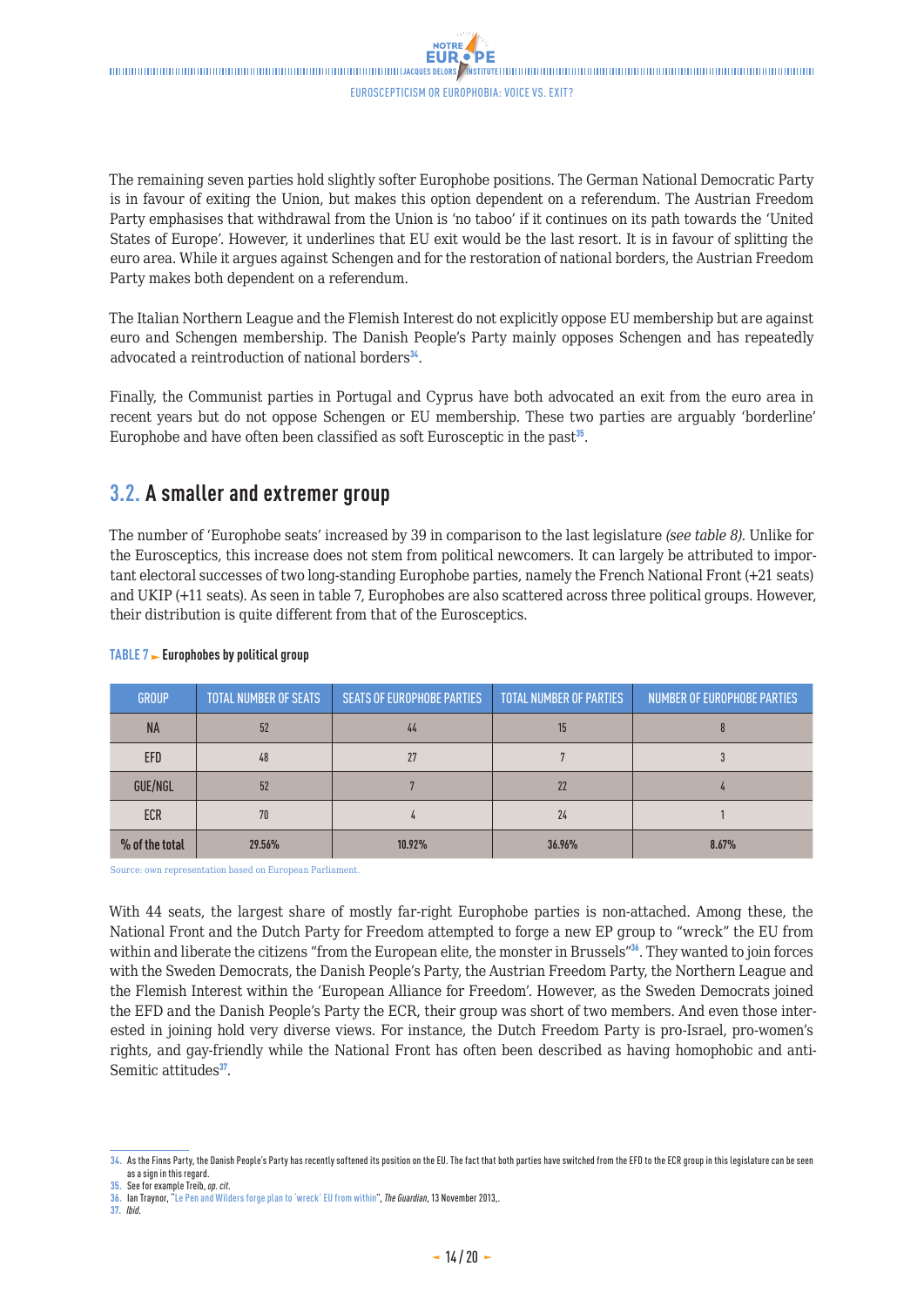**NOTRE EUR** 

Aside from the non-attached, the second-largest share of Europhobes is organised within the EFD group and only a few are members of the GUE/NGL and ECR groups.

*If* UNLIKE **EUROSCEPTICISM – EUROPHOBIA IS LARGELY A RIGHT-WING, AND PARTICULARLY A**  FAR-RIGHT PHENOMENON" phenomenon<sup>38</sup>. While holding diverse views, Europhobe parties are ideologically more concentrated than the Eurosceptic ones. 67 out of the 80 'Europhobe seats' can be assigned to the political right and 42 thereof to the far-right. Only one party, namely the Danish People's Movement against the EU, can be classified as centrist while six seats belong to the far left. The bottom line is that – unlike Euroscepticism – Europhobia is largely a right-wing, and particularly a far-right

#### **TABLE 8 Europhobe parties – votes and seats in the European Parliament**

| <b>GROUP</b>                 | PARTY*                                                   | <b>VOTES</b> | <b>SEATS</b>   | <b>CHANGE</b> |
|------------------------------|----------------------------------------------------------|--------------|----------------|---------------|
|                              | <b>National Front (F)</b>                                | 24.86%       | 24             | $+21$         |
|                              | Northern League (I)                                      | 6.15%        | 5              | $-4$          |
|                              | Freedom Party of Austria (AT)                            | 19.72%       | 4              | $+2$          |
| <b>NA</b>                    | Party for Freedom (NL)                                   | 13.32%       | 4              | $\mathbf{0}$  |
| $(+22 \text{ seats})$        | Golden Dawn (GR)                                         | 9.39%        | 3              | $+3$          |
|                              | <b>Communist Party (GR)</b>                              | 6.11%        | $\overline{2}$ | $\mathbf{0}$  |
|                              | <b>Flemish Interest (BE)</b>                             | 4.26%        | $\overline{1}$ | $-1$          |
|                              | National Democratic Party (D)                            | $1\%$        | 1              | $+1$          |
| EFD<br>$[-14 \text{ seats}]$ | United Kingdom Independence Party (UK)                   | 26.6%        | 24             | $+11$         |
|                              | <b>Sweden Democrats (SE)</b>                             | 9.67%        | $\overline{2}$ | $+2$          |
|                              | Free Citizens Party (CZ)                                 | 5.24%        | $\mathbf{1}$   | $+1$          |
|                              | Communist Party (in Democratic Unitarian Coalition) (PT) | 13.71%       | 3              | $+1$          |
| GUE/NGL                      | Progressive Party of Working People (CY)                 | 26.98%       | $\overline{2}$ | $\mathbf{0}$  |
| $(+1$ seat)                  | People's Movement against the EU (DK)                    | 8.1%         | 1              | $\mathbf{0}$  |
|                              | Left Party (SE)                                          | 5.66%        | 1              | $\mathbf{0}$  |
| ECR<br>$[-2 \text{ seats}]$  | Danish People's Party (DK)                               | 26.6%        | 4              | $+2$          |
| <b>Total</b>                 | 16 parties or coalitions                                 |              | 82             | $+39$         |

Source: European Parliament election results.

**\*** The parties are ordered by political groups and within the groups by seats.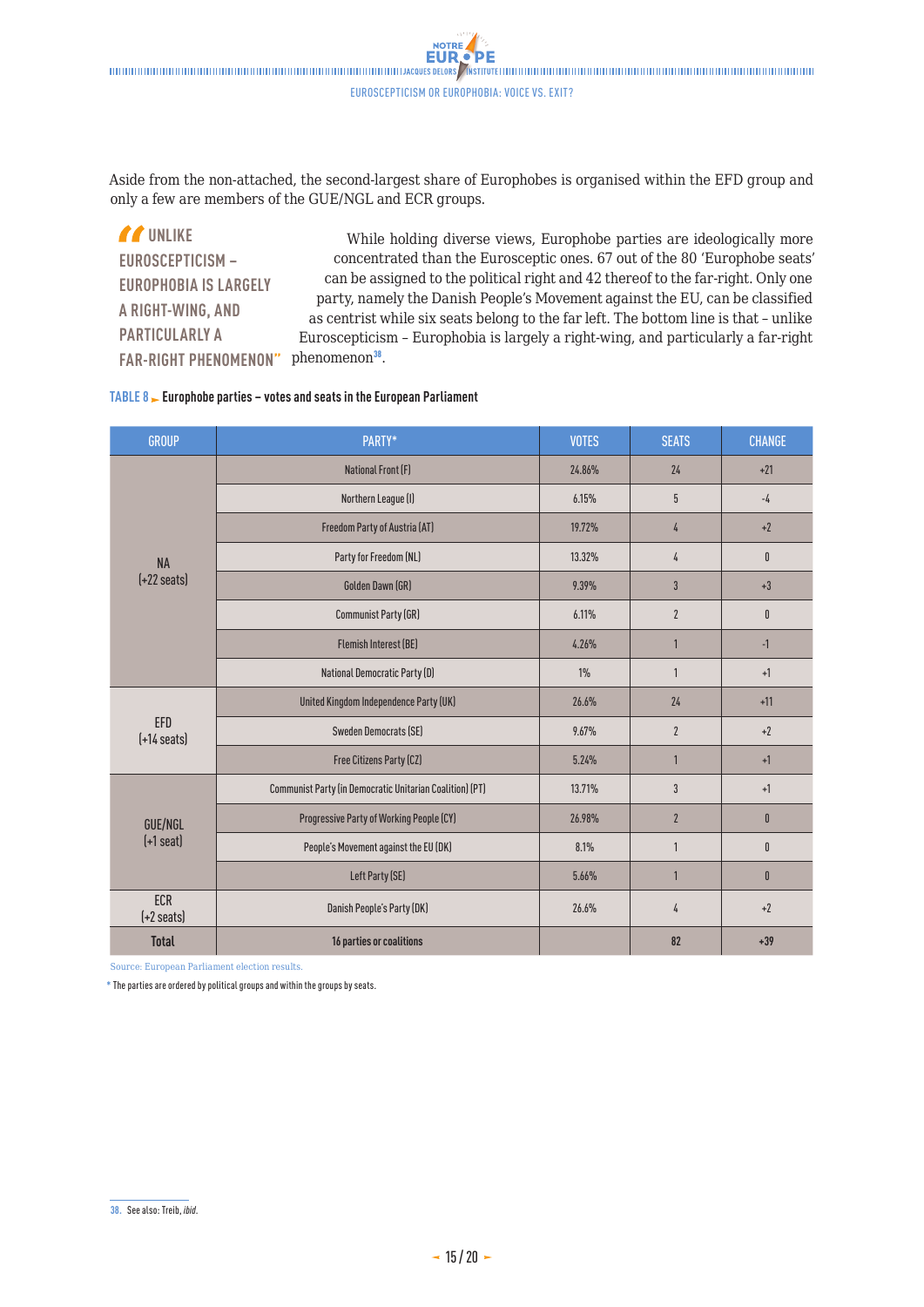### <span id="page-15-0"></span>**3.3. Growing national influence**

Though Europhobe parties only represent roughly one tenth in the EP, they were among the top three political parties in seven EU member states at the latest EP or national elections. The most striking cases were the UK, Denmark and France. A comparison between the 2014 EP and the latest parliamentary elections shows that the number of votes of UKIP, the Danish People's Party and the National Front has dramatically risen.

While UKIP gained no single seat in the latest parliamentary election it topped the list in the EP elections. The Danish and French counterparts moved from the third rank at national level to the first in the EP elections and they both doubled their share of votes. The Sweden Democrats came fifth in the EP but third in subsequent parliamentary elections.

| <b>COUNTRY</b>     | <b>EUROPHOBE PARTY</b>                     | <b>VOTES IN LATEST</b><br><b>PARLIAMENTARY</b><br><b>ELECTIONS</b> | <b>RANK IN LATEST</b><br><b>PARLIAMENTARY</b><br><b>ELECTIONS</b> | <b>VOTES IN EP</b><br><b>ELECTIONS</b> | <b>RANK IN EP</b><br><b>ELECTIONS</b> |
|--------------------|--------------------------------------------|--------------------------------------------------------------------|-------------------------------------------------------------------|----------------------------------------|---------------------------------------|
| Cyprus             | <b>Progressive Party of Working People</b> | 32.67% (May 2011)                                                  | 2 <sup>nd</sup>                                                   | 26.98%                                 | 2 <sub>nd</sub>                       |
| Austria            | <b>Freedom Party</b>                       | 20.51% (September 2013)                                            | 3 <sup>rd</sup>                                                   | <b>19.72%</b>                          | 3 <sup>rd</sup>                       |
| France             | <b>National Front</b>                      | 13.60% (June 2012)                                                 | 3rd                                                               | 24.86%                                 | 1st                                   |
| Sweden             | <b>Sweden Democrats</b>                    | 12.86% (September 2014)                                            | 3 <sup>rd</sup>                                                   | 9.67%                                  | 5 <sup>th</sup>                       |
| <b>Denmark</b>     | Danish People's Party                      | 12.3% (September 2011)                                             | 3 <sup>rd</sup>                                                   | 26.60%                                 | 1 <sup>st</sup>                       |
| <b>Netherlands</b> | Party for Freedom                          | 10.1% (September 2012)                                             | 3 <sup>rd</sup>                                                   | 13.32%                                 | 3 <sup>rd</sup>                       |
| UK                 | United Kingdom Independence Party          | 3.10% (May 2010)                                                   | No seat                                                           | 26.77%                                 | 1st                                   |

#### **TABLE 9 Seven countries with Europhobes in top three in latest EP or parliamentary elections**

Source: European Parliament elections results/Wikipedia.

A juxtaposition of tables 5 and 9 reveals another interesting trend. Far-left Eurosceptics and Europhobes were particularly successful in Spain, Greece, and Cyprus, and thus in three 'programme countries' (in Spain only the banking sector benefited from an assistance) where criticism of the Troika's strict austerity measures was abundant and trust in European institutions at a low point<sup>39</sup>. Meanwhile, successful far-right Europhobes can mostly be found in the more prosperous Northern countries such as Sweden, Denmark, or the Netherlands. The ideological discrepancy between Northern and Southern Euroscepticism and Europhobia is another illustration of the deeply divisive effect the economic and euro area crises have had on the EU.

**<sup>39.</sup>** European Commission – DG for Communication, "Standard Eurobarometer 81", Spring 2014.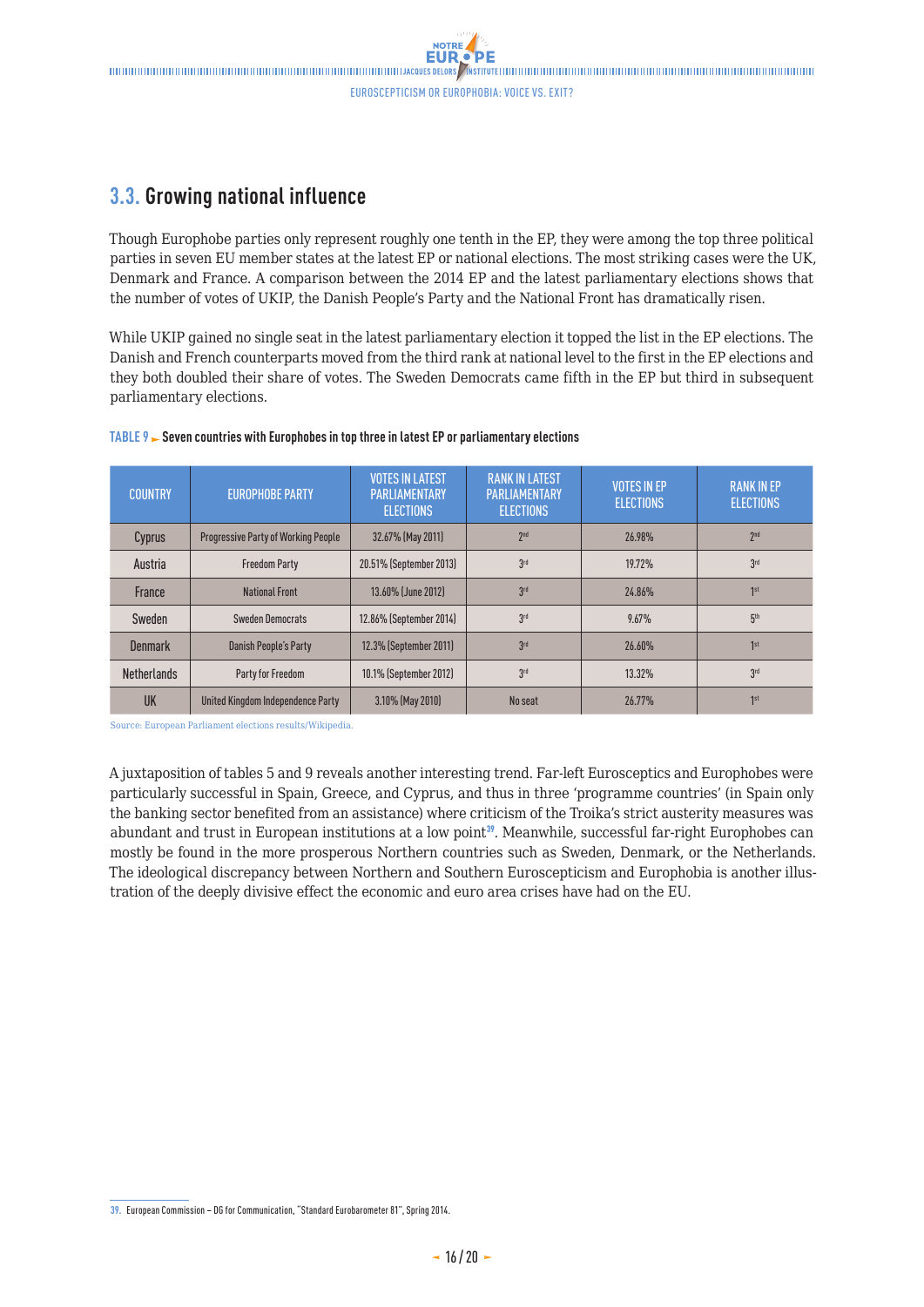$\blacksquare$ 

Euroscepticism or Europhobia: voice vs. exit?

NOTRE **EUR** 

**THE 'EUROPHOBE RISE' IS NOT YET OVER"**

None of the Europhobe parties listed in table 9 is currently member of a national government. However, a look into recent polls conveys the impression that the Europhobe successes were not merely the result of 'protest votes' and that the trend is bound to continue. It seems as if the Danish People's Party could come first in the 2015 parliamentary elections<sup>40</sup>. With consistent polling values well into the teens, UKIP is likely to become the third strongest political party in the UK's general elections in 2015<sup>4</sup>. Meanwhile, National Front Leader, Marine Le Pen, might win the first round of the 2017 French presidential elections while losing the second round to a candidate from

centre-right<sup>42</sup>. In addition, the Dutch Freedom Party might have chances to rise to the second rank in  $2017^{43}$ . Finally, recent polls denote a further rise of the Austrian Freedom Party, which could top the list in the 2018 general elections<sup>44</sup>. It is no doubt too early to draw any sound conclusions from these polls. However, they could indicate that the 'Europhobe rise' is not yet over.

**<sup>40.</sup>** Metapolls, "[Danish General Election](http://metapolls.net/category/europe/denmark-europe/#.VGCUJfmG9qU)", June 2014,.

**<sup>41.</sup>** *The Guardian*, ["How many seats will UKIP win at the general election?"](http://www.theguardian.com/news/datablog/2014/oct/14/ukip-seats-general-election-2015), 14 October 2014, DataBlog.

**<sup>42.</sup>** *Le Figaro*, ["Présidentielle 2017 : Marine Le Pen en tête au premier tour dans tous les cas de figure"](http://www.lefigaro.fr/politique/2014/09/05/01002-20140905ARTFIG00167-sondage-marine-le-pen-en-tete-de-la-presidentielle-dans-tous-les-cas-de-figure.php), 5 September 2014.

**<sup>43.</sup>** Metapolls, "[Dutch General Election"](http://metapolls.net/category/europe/netherlands/#.VFzmDvmG9qU), 26 September 2014.

**<sup>44.</sup>** Metapolls, ["Austrian Legislative Election"](http://metapolls.net/category/europe/austria/#.VFzm3_mG9qU), 31 October 2014.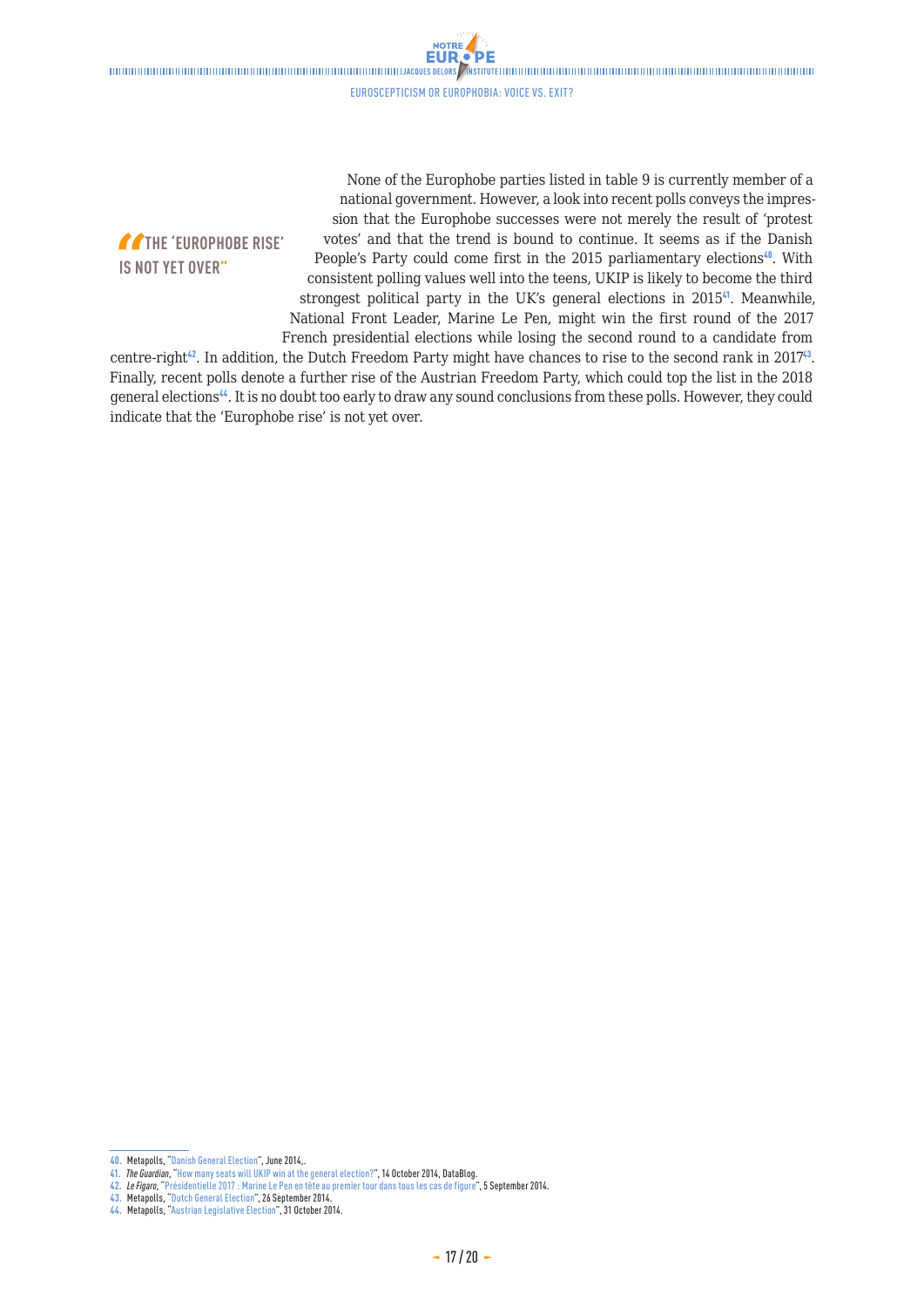### <span id="page-17-0"></span>**CONCLUSION**

ore than one quarter of today's MEPs from 23 EU member states opposes or rejects the Union or the integration process in one way or another. It is easy to conclude that 'Euroscepticism' has become a mainstream phenomenon and that the Eurosceptics have moved from the political periphery towards the centre of power. However, this Policy Paper argues that such conclusions deserve further qualification by distinguishing a more moderate version of Euroscepticism from an extremer version of Europhobia. M

The analysis shows that the Eurosceptics constitute the larger and ideologically more diverse political force in the EP – so diverse that it can hardly be perceived as a united force. They voice their discontent, call for a reform of the Union, its policies or institutions, and are mostly organised within the far-left and more or less moderate right political groups. Their views are partially compatible with those of mainstream political parties. While influential at the national level, their influence has not massively increased in recent years.

Meanwhile, the Europhobes only represent a tenth of all MEPs. They reject European belonging and call for a withdrawal from the EU, the euro area, and/or the Schengen Agreement. They are mostly right-wing parties with a majority at the far-right. They thus remain at the fringes of national party systems. Their divergent and often nationalist convictions prevent the formation of durable and cohesive political alliances. That also explains why half of the Europhobe parties in the EP are non-attached. Despite their important gains in seats, their institutional impact in the EP is likely to remain inferior to that of more moderate Eurosceptics, and clearly inferior to that of the more EU-loyal mainstream parties.

However, the analysis of electoral data also suggests that the Europhobes' numerical successes in the EP elections inscribe themselves into a broader political trend. Polls indicate that Europhobe parties might exert more substantial (direct or indirect) political influence on the European agenda through national political systems. A prominent example of indirect influence is the rise of UKIP that substantially contributed to hardening the Eurosceptic convictions of the governing Conservative Party. As the only member state with both a Eurosceptic *and* a Europhobe party among the top three, the UK is in a very specific position, on the verge of the exit option.

*MAINSTREAM* **PARTIES SHOULD RESTORE TRUST AND REVIVE EURO-ENTHUSIASM"**

If the national weight of Europhobe parties continues to grow, they will fuel further tendencies of disintegration. Even below the 'exit threshold', their influence would be felt more strongly in the European Council and thus at the very centre of European decision-making. These conclusions might become obsolete if the mainstream parties use the coming months and years to restore trust in the European institutions and to revive euro-enthusiasm through intelligent rhetoric and, more importantly, tangible political and economic outputs at the national as well as European levels.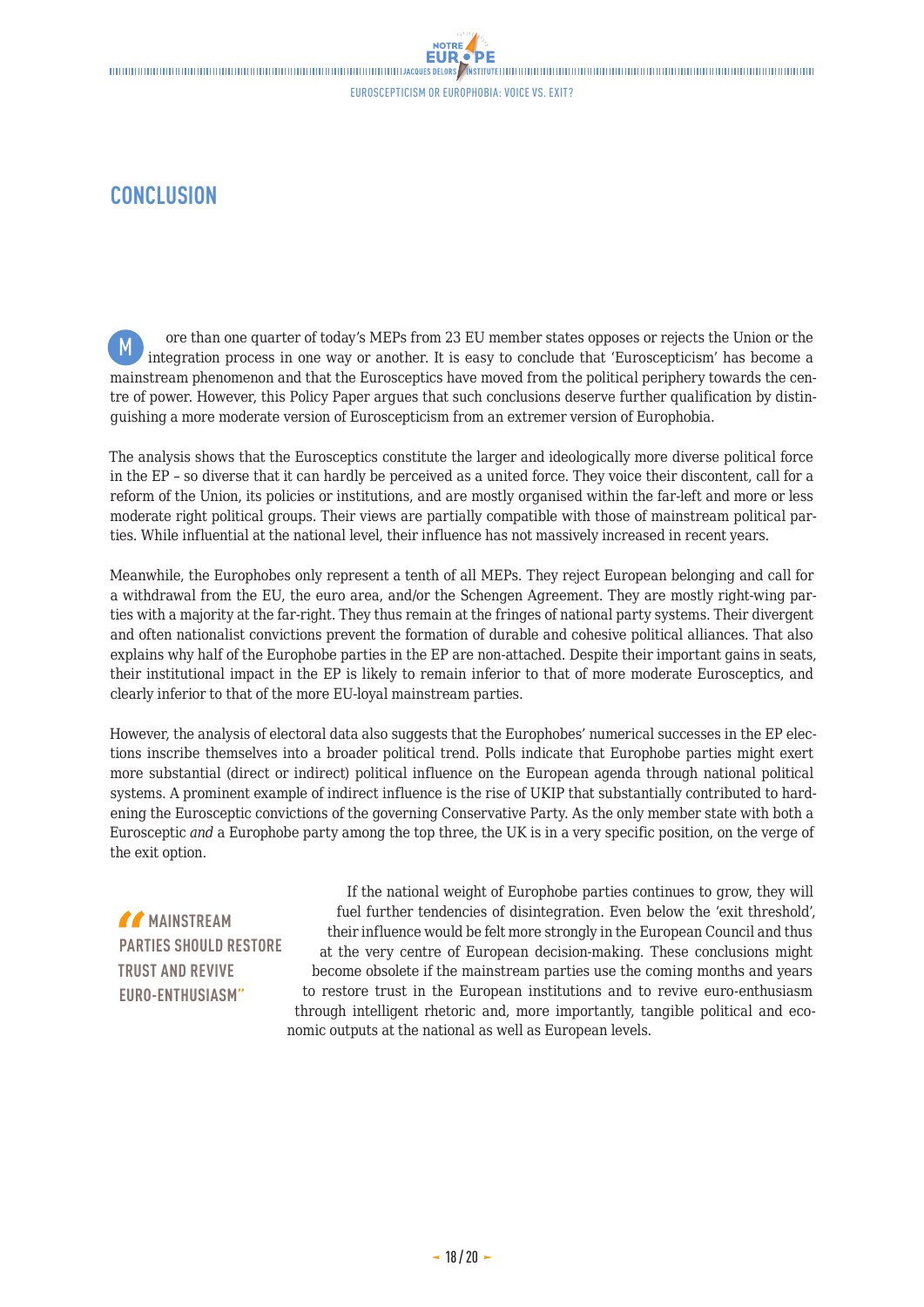'DE

NOTRE. EUR.

### <span id="page-18-0"></span>**REFERENCES**

BBC, ["Eurosceptic 'earthquake' rocks EU elections"](http://www.bbc.com/news/world-europe-27559714), *News Europe*, 26 May 2014, .

Best, Heinrich; Lengyel, György and Verzichelli, Luca, *The Europe of Elites: A Study into the Europeanness of Europe's Political and Economic Elites*, Oxford University Press, 2012.

Bertoncini, Yves, "[European Elections: less abstention, more populism?](http://www.eng.notre-europe.eu/011-17103-Elections-europeennes-moins-d-abstention-plus-de-populisme.html)", *Tribune*, Notre Europe – Jacques Delors Institute, November 2013.

Bertoncini, Yves and Kreilinger, Valentin, "[What Political Balance of Power in the New European Parliament"](http://www.eng.notre-europe.eu/011-17193-What-political-balance-of-power-in-the-next-European-Parliament.html), *Policy Paper No. 102*, Notre Europe – Jacques Delors Institute, November 2013, p. 5.

Debomy, Daniel, "[EU no, Euro Yes? European Public Opinions Facing the Crisis"](http://www.eng.notre-europe.eu/011-15775-EU-no-euro-yes.html), *Policy Paper No. 90*, Notre Europe – Jacques Delors Institute, March 2013.

European Commission – DG for Communication, "Standard Eurobarometer 81", Spring 2014.

European Conservatives and Reformists Group, ["About us"](http://ecrgroup.eu/about-us/the-ecr-in-the-european-parliament/), 2014.

Europe of Freedom and Direct Democracy Group, "[Charter](http://www.efdgroup.eu/about-us/our-charter)", 2014.

European United Left/Nordic Green Left Parliamentary Group, "[The Group](http://www.guengl.eu/group/about)", 2014.

Harmsen, Robert, "On Understanding the Relationship between Populism and Euroscepticism", *Perspectives on European Politics and Society*, vol. 11 no. 3, 2010.

Henley, Jon, ["The enemy invasion: Brussels braced for influx of Eurosceptics in EU polls](http://www.theguardian.com/world/2014/apr/28/brussels-braced-influx-eurosceptics-parties-european-union-polls)", *The Guardian*, 28 April 2014.

Hirschman, Albert, *Exit, Voice, and Loyalty: Responses to Decline in Firms, Organizations, and States*, Harvard University Press, 1970.

Kopecký, Petr and Mudde, Cas, "The Two Sides of Euroscepticism: Party Positions on European Integration in East Central Europe", *European Union Politics*, vol. 3 no. 3, 2002, p. 300.

*Le Figaro*, "[Présidentielle 2017: Marine Le Pen en tête au premier tour dans tous les cas de figure"](http://www.lefigaro.fr/politique/2014/09/05/01002-20140905ARTFIG00167-sondage-marine-le-pen-en-tete-de-la-presidentielle-dans-tous-les-cas-de-figure.php), 5 September 2014.

Mason, Rowena and Syal, Rajeev, "[Nigel Farage deal with Polish far-right party 'raises serious questions'"](http://www.theguardian.com/politics/2014/oct/21/nigel-farage-jews-polish-far-right-ukip-deal-robert-iwaszkiewicz), *The Guardian*, 21 October 2014.

Metapolls, "[Europe"](http://metapolls.net/category/europe/austria/), 2014.

Rantanen, Teemu, "[Finnish Country Report – EU-28 Watch](http://www.eu-28watch.org/?q=node/1153)", 2014.

Surel, Yves, "The European Union and the Challenges of Populism", *Policy Brief No. 27*, Notre Europe – Jacques Delors Institute, June 2011.

Paul Taggart, "A Touchstone of Dissent: Euroscepticism in Contemporary Western European Party Systems", *European Journal of Political Research*, vol. 33 no. 3, 1998.

Taggart, Paul and Szczerbiak, Aleks, "Parties, positions and Europe: Euroscepticism in the EU candidate states of Central and Eastern Europe", Opposing Europe, Sussex European Institute, *Working Paper*, no. 461-38, 2001.

Taggart, Paul and Szczerbiak, Aleks, "Theorising party-based euroscepticism: problems of definition, measurement and causality", 8<sup>th</sup> Biannual International Conference of the European Studies, Nashville, March 2013.

Teney, Céline and Helbling, Marc "How Denationalization Divides Elites and Citizens", *Zeitschrift für Soziologie*, vol. 43, no. 4, August 2014, pp. 258–271.

*The Guardian*, "[How many seats will UKIP win at the general election?](, http:/www.theguardian.com/news/datablog/2014/oct/14/ukip-seats-general-election-2015)", 14 October 2014, DataBlog.

Traynor, Ian, ["Le Pen and Wilders forge plan to 'wreck' EU from within](http://www.theguardian.com/politics/2013/nov/13/le-pen-wilders-alliance-plan-wreck-eu)", *The Guardian*, 13 November 2013.

Treib, Oliver, "The voter says no, but nobody listens: causes and consequences of the Eurosceptic vote in the 2014 European elections", *Journal of European Public Policy*, 2014, vol. 21 no. 10, pp. 1541-1554.

Vida, Krisztina and Szigetvári, Tamás, "[Hungarian Country Report – EU-28 Watch"](http://www.eu-28watch.org/?q=node/1204).

[VoteWatch Europe,](http://www.votewatch.eu/en/term8-political-group-cohesion.html) 2014.